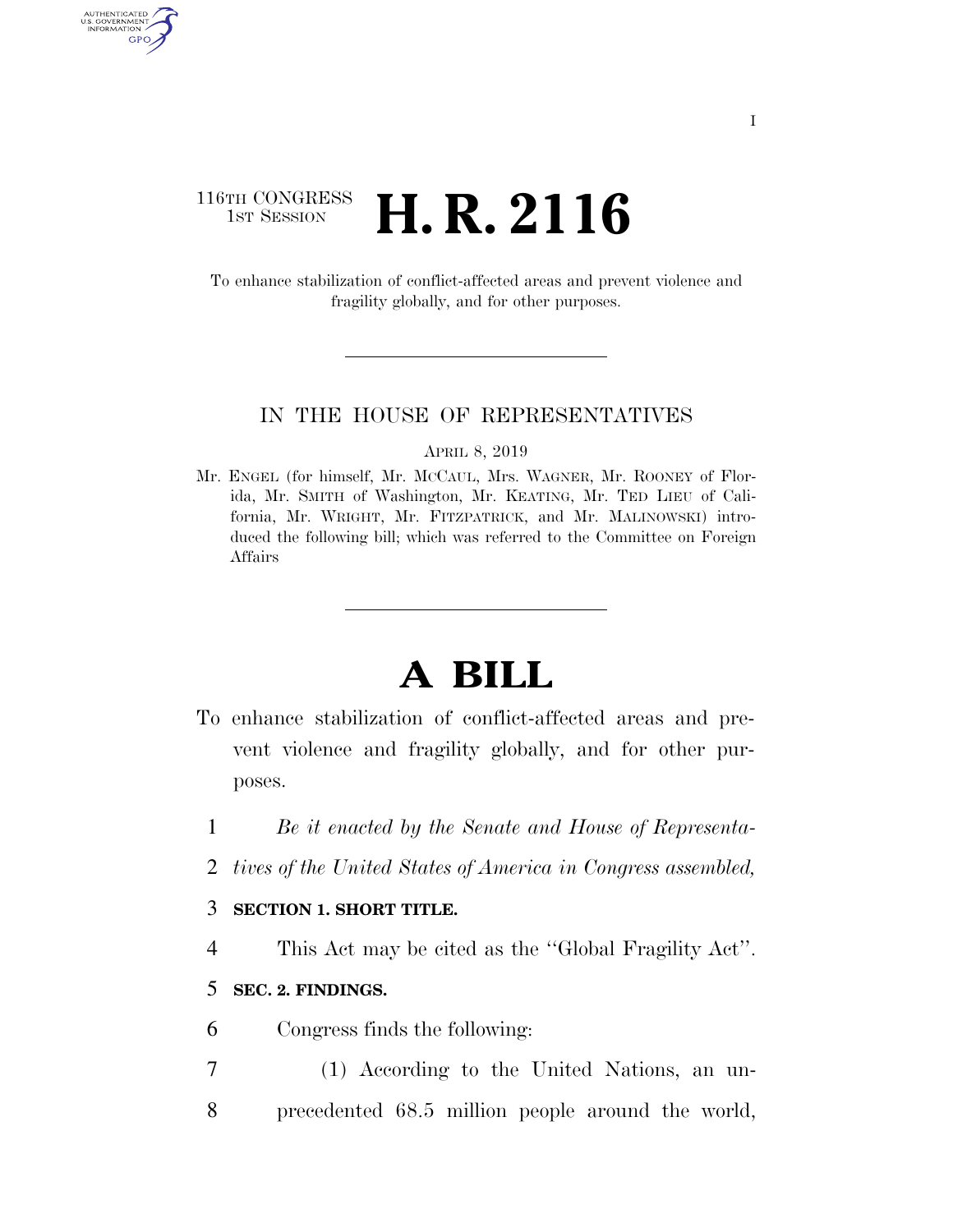the highest level ever recorded, are currently forcibly displaced from their homes.

 (2) According to the World Bank, violence and violent conflict are now the leading causes of dis- placement and food insecurity worldwide, driving 80 percent of humanitarian needs, with the same con- flicts accounting for the majority of forcibly dis-placed persons every year since 1991.

 (3) According to the Institute for Economics and Peace, violence containment costs the global economy \$14.76 trillion a year, or 12.4 percent of the world's GDP.

 (4) Violence and violent conflict underpin many of the United States Government's key national se- curity challenges. Notably, violent conflicts allow for environments in which terrorist organizations recruit and thrive, while the combination of violence, cor- ruption, poverty, poor governance, and underdevelop- ment often enables transnational gangs and criminal networks to wreak havoc and commit atrocities worldwide.

 (5) According to research by the University of Maryland and University of Pittsburgh, exposure to violence increases support for violence and violent extremism. Research increasingly finds exposure to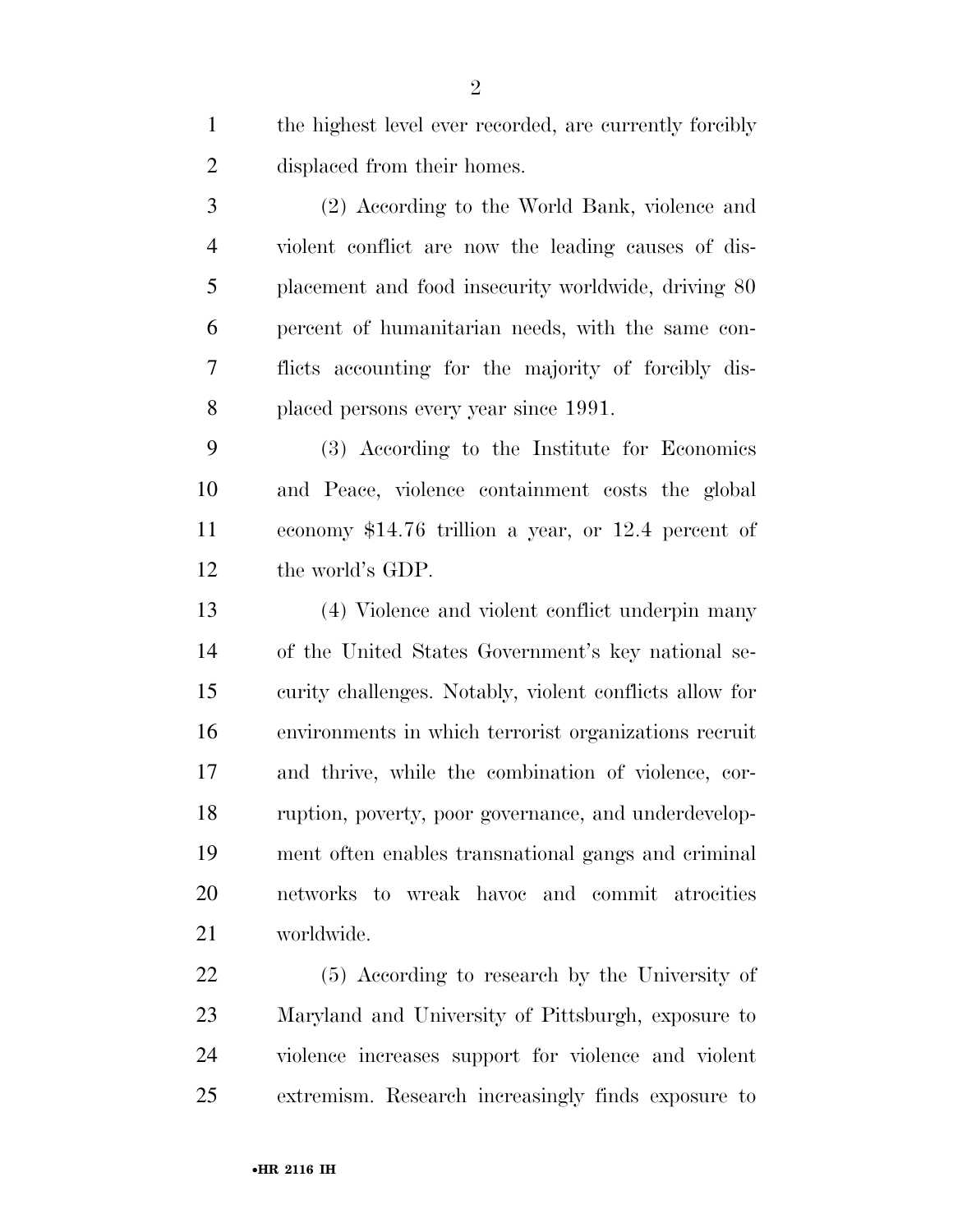violence as a predictor of future participation in vio-lence, including violent extremism.

 (6) United States foreign policy and assistance efforts in highly violent and fragile states remain governed by an outdated patchwork of authorities that prioritize responding to immediate needs rather than solving the problems that cause them.

 (7) Lessons learned over the past 20 years, doc- umented by the 2013 Special Inspector General for Iraq Reconstruction Lessons Learned Study, the 2016 Fragility Study Group report, and the 2018 Special Inspector General for Afghanistan Lessons Learned Study on Stabilization, show that effective, sustained United States efforts to reduce violence and stabilize fragile and violence-affected states re- quire clearly defined goals and strategies, adequate long-term funding, rigorous and iterative conflict analysis, coordination across the United States Gov- ernment, including strong civil-military coordination, attention to the problem of corruption, and integra- tion with and leadership from national and sub-na- tional partners, including local civil society organiza- tions, traditional justice systems, and local govern-ance structures.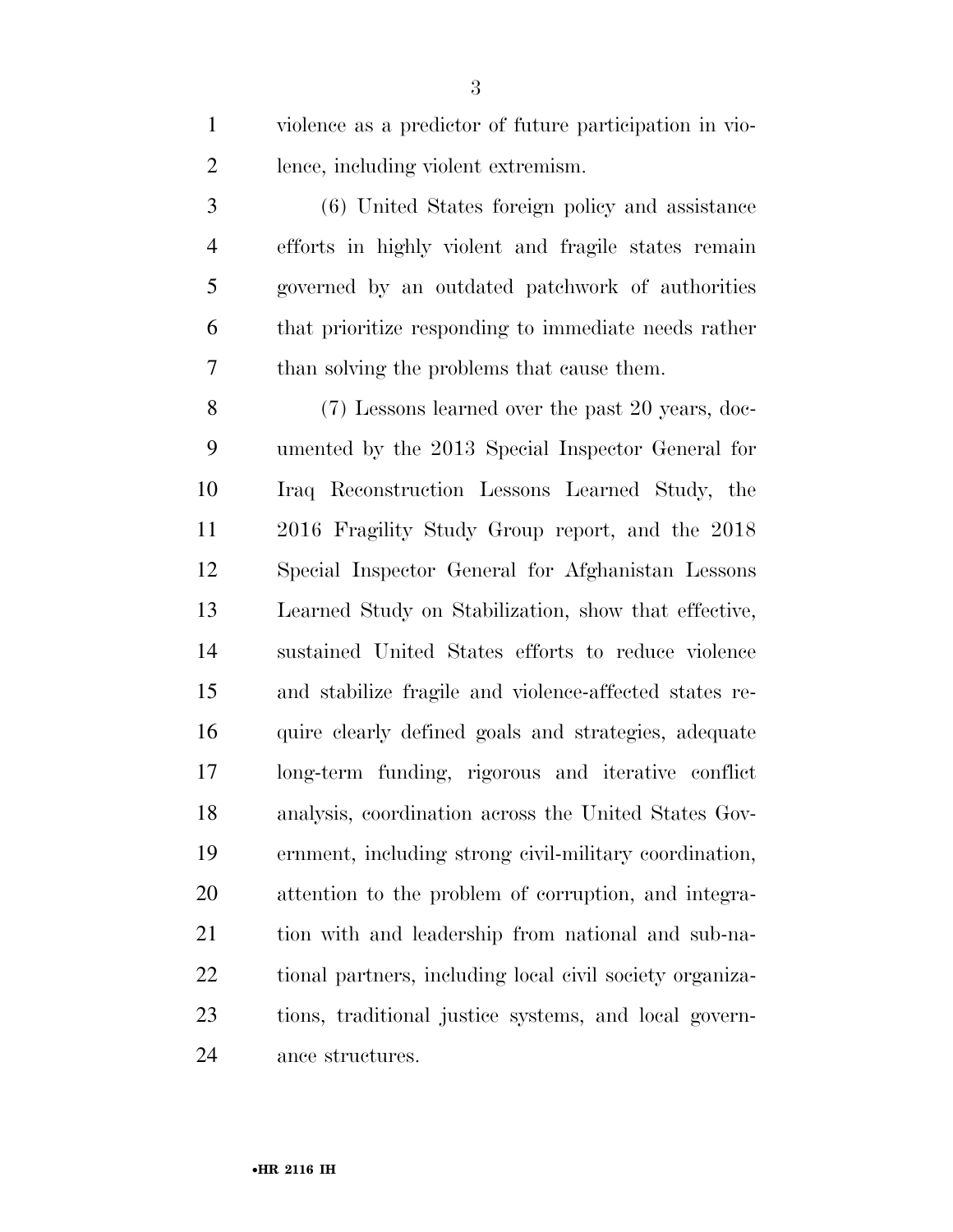(8) The ''Stabilization Assistance Review'' re- leased in 2018 by the Departments of State and De- fense and the United States Agency for Inter- national Development states, ''The United States has strong national security and economic interests in reducing levels of violence and promoting stability in areas affected by armed conflict.''. The Review further states, ''Stabilization is an inherently polit- ical endeavor that requires aligning U.S. Govern- ment efforts—diplomatic engagement, foreign assist- ance, and defense—toward supporting locally legiti- mate authorities and systems to peaceably manage conflict and prevent violence.''.

#### **SEC. 3. STATEMENT OF POLICY.**

It is the policy of the United States to—

 (1) ensure that all relevant Federal depart- ments and agencies coordinate to achieve coherent, long-term goals for programs designed to stabilize conflict-affected areas and prevent violence and fra- gility globally, including when implementing the Global Fragility Initiative established pursuant to section 6;

 (2) seek to improve global, regional, and local coordination of relevant international and multilat-eral development and donor organizations regarding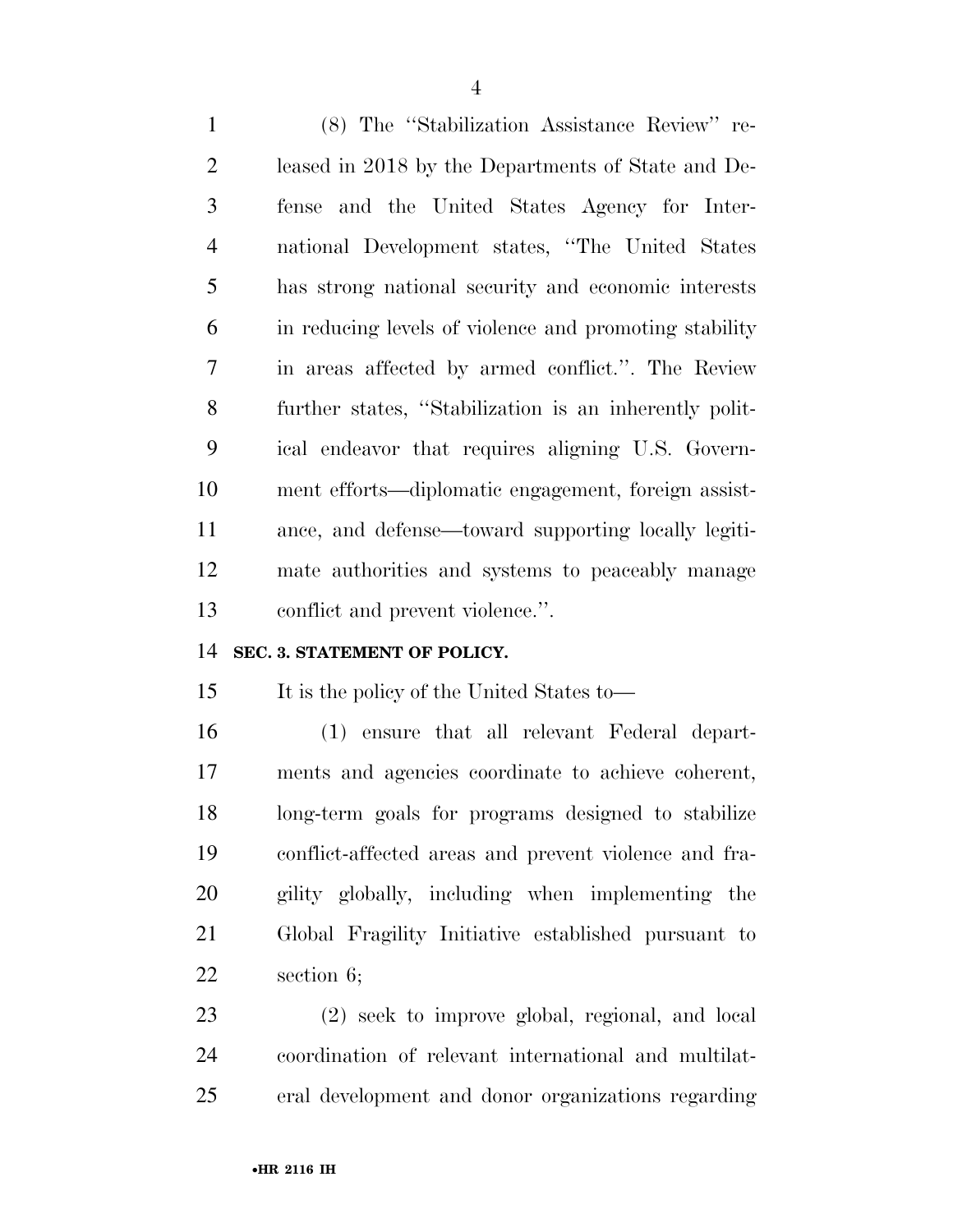| $\mathbf{1}$   | efforts to stabilize conflict-affected areas and pre-   |
|----------------|---------------------------------------------------------|
| $\overline{2}$ | vent violence and fragility globally, and, where prac-  |
| 3              | ticable and appropriate, align such efforts with mul-   |
| $\overline{4}$ | tilateral goals and indicators;                         |
| 5              | (3) expand and enhance the effectiveness of             |
| 6              | United States foreign assistance programs and ac-       |
| 7              | tivities to stabilize conflict-affected areas and pre-  |
| 8              | vent violence and fragility globally;                   |
| 9              | (4) support the research and development of ef-         |
| 10             | fective approaches to stabilize conflict-affected areas |
| 11             | and prevent violence and fragility globally, and data   |
| 12             | collection efforts relevant to such approaches; and     |
| 13             | (5) improve the tools and authorities for assess-       |
| 14             | ment, monitoring, and evaluation needed to enable       |
| 15             | learning and adaptation by such relevant Federal de-    |
| 16             | partments and agencies working to stabilize conflict-   |
| 17             | affected areas and prevent violence and fragility       |
| 18             | globally.                                               |
| 19             | SEC. 4. AUTHORIZATION OF APPROPRIATIONS.                |
| 20             | (a) STABILIZATION AND PREVENTION FUND.—                 |
| 21             | (1) ESTABLISHMENT.—There is established in              |
| 22             | the Treasury of the United States a fund to be          |
| 23             | known as the "Stabilization and Prevention Fund"        |
| 24             | (in this subsection referred to as the "Fund"), to be   |
| 25             | administered by the Department of State and the         |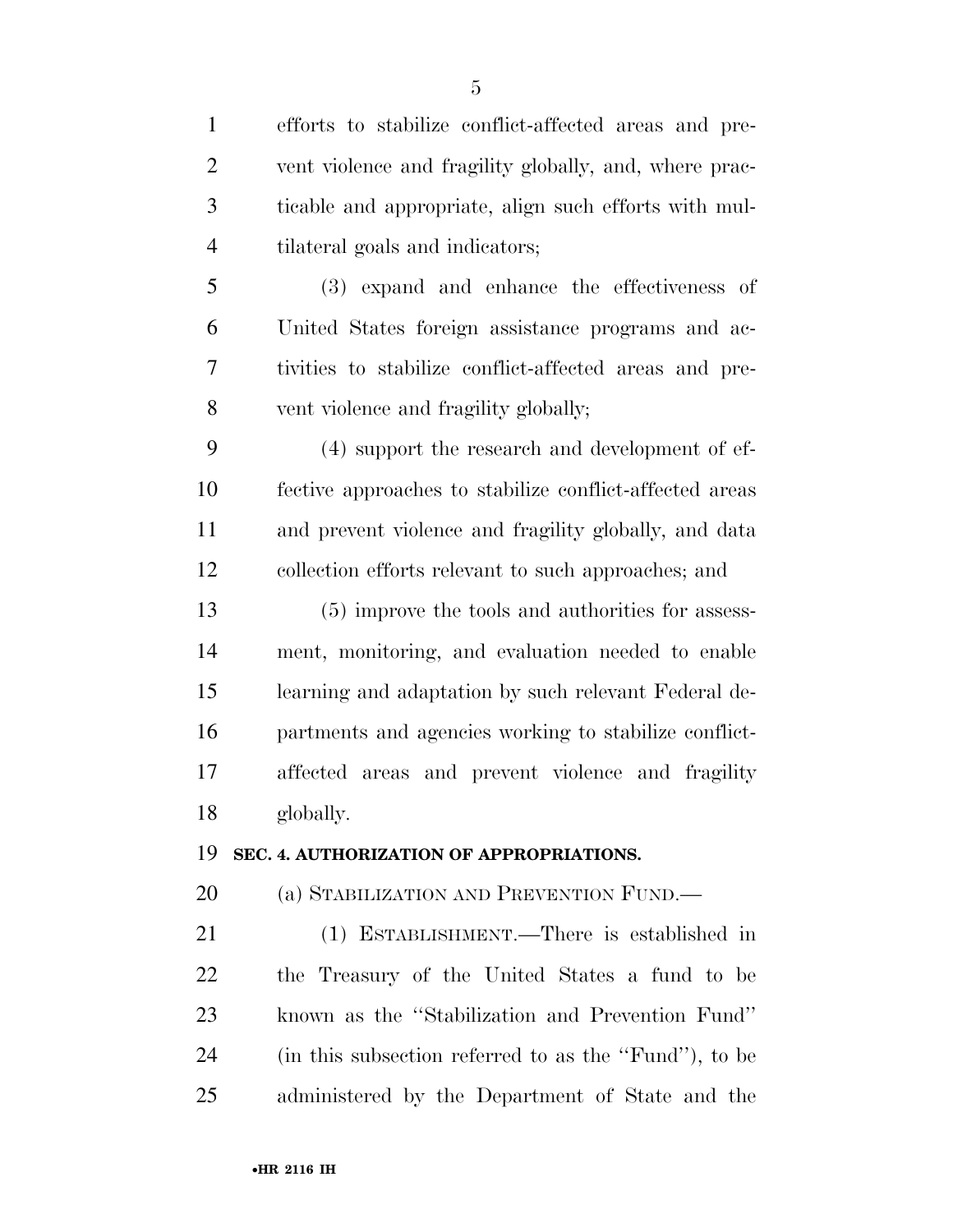| $\mathbf{1}$   | United States Agency for International Development      |
|----------------|---------------------------------------------------------|
| $\overline{2}$ | (USAID), and consisting of amounts authorized to        |
| 3              | be appropriated pursuant to paragraph $(2)$ .           |
| $\overline{4}$ | (2) AUTHORIZATION OF APPROPRIATIONS.                    |
| 5              | There is authorized to be appropriated to the Fund      |
| 6              | $$200,000,000$ for each of the five fiscal years begin- |
| 7              | ning with the first fiscal year that begins after the   |
| 8              | date of the enactment of this Act. Amounts author-      |
| 9              | ized to be appropriated pursuant to this paragraph      |
| 10             | are authorized to remain available until expended.      |
| 11             | $(3)$ PURPOSES OF THE FUND.—                            |
| 12             | (A) IN GENERAL.—Amounts authorized to                   |
| 13             | be appropriated to the Fund shall be used for           |
| 14             | economic and development assistance for any of          |
| 15             | the following:                                          |
| 16             | (i) To support stabilization of conflict-               |
| 17             | affected areas and prevent violence and                 |
| 18             | fragility globally, including through the               |
| 19             | Global Fragility Initiative established pur-            |
| 20             | suant to section 6.                                     |
| 21             | (ii) To provide assistance to areas lib-                |
| 22             | erated or at risk from, or under the control            |
| 23             | of, the Islamic State of Iraq and Syria,                |
| 24             | other terrorist organizations, or violent ex-           |
| 25             | tremist organizations, including for sta-               |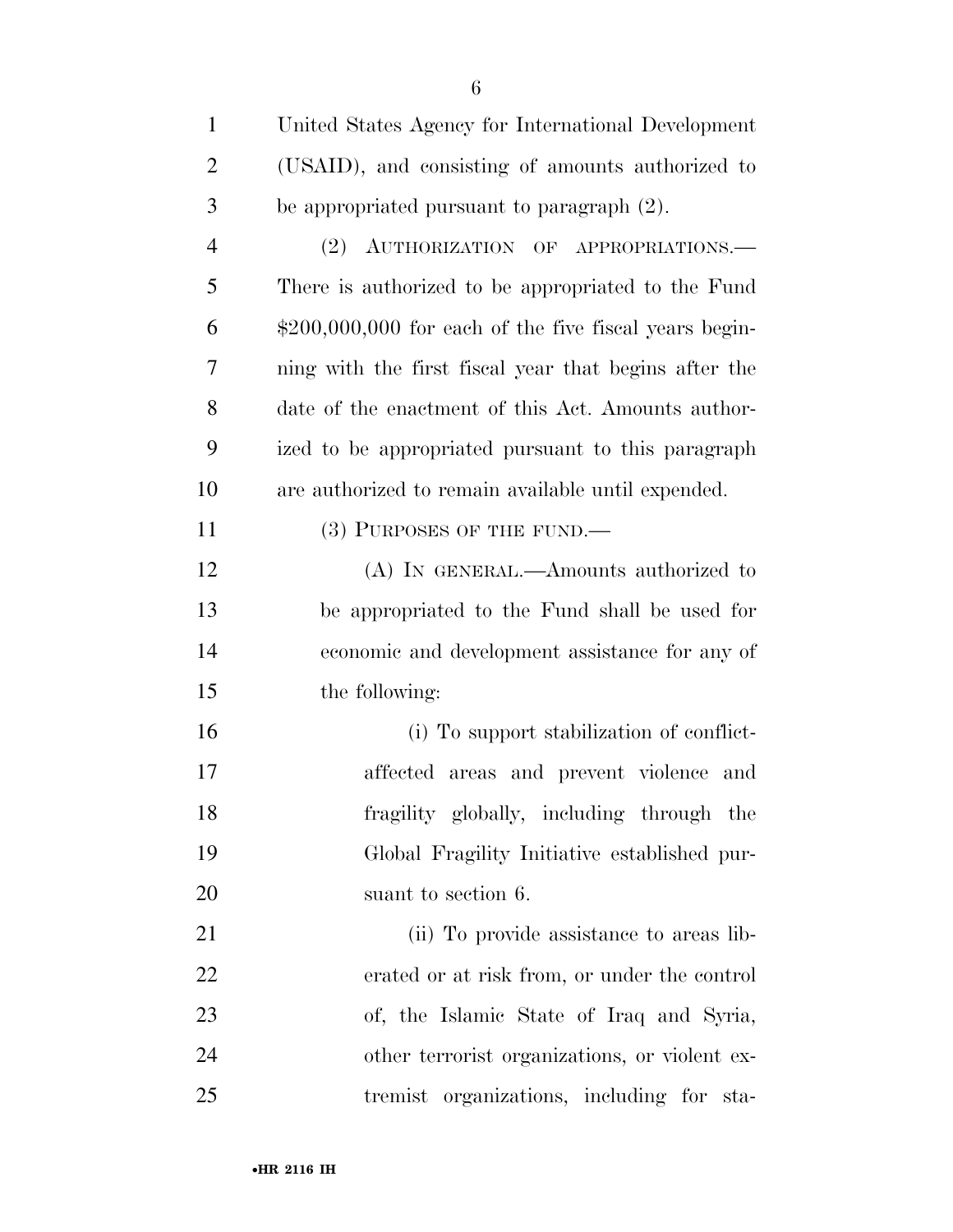| $\mathbf{1}$   | bilization assistance for vulnerable ethnic         |
|----------------|-----------------------------------------------------|
| $\overline{2}$ | and religious minority communities af-              |
| 3              | fected by conflict.                                 |
| $\overline{4}$ | (B) ADDITION.—Amounts authorized to be              |
| 5              | appropriated to the Fund are in addition to any     |
| 6              | amounts otherwise made available for the pur-       |
| 7              | poses described in subparagraph $(A)$ .             |
| 8              | (4) CONGRESSIONAL NOTIFICATION.—Not later           |
| 9              | than 15 days before amounts from the Fund are ob-   |
| 10             | ligated, the Secretary of State or Administrator of |
| 11             | the United States Agency for International Develop- |
| 12             | ment shall submit notification of such obligation   |
| 13             | $to-$                                               |
| 14             | (A) the Committee on Foreign Affairs of             |
| 15             | the House of Representatives;                       |
| 16             | (B) the Committee on Appropriations of              |
| 17             | the House of Representatives;                       |
| 18             | (C) the Committee on Foreign Relations of           |
| 19             | the Senate; and                                     |
| 20             | (D) the Committee on Appropriations of              |
| 21             | the Senate.                                         |
| 22             | (b) COMPLEX CRISES FUND.—                           |
| 23             | (1) ESTABLISHMENT.—There is established in          |
| 24             | the Treasury of the United States a fund to be      |
| 25             | known as the "Complex Crises Fund" (in this sub-    |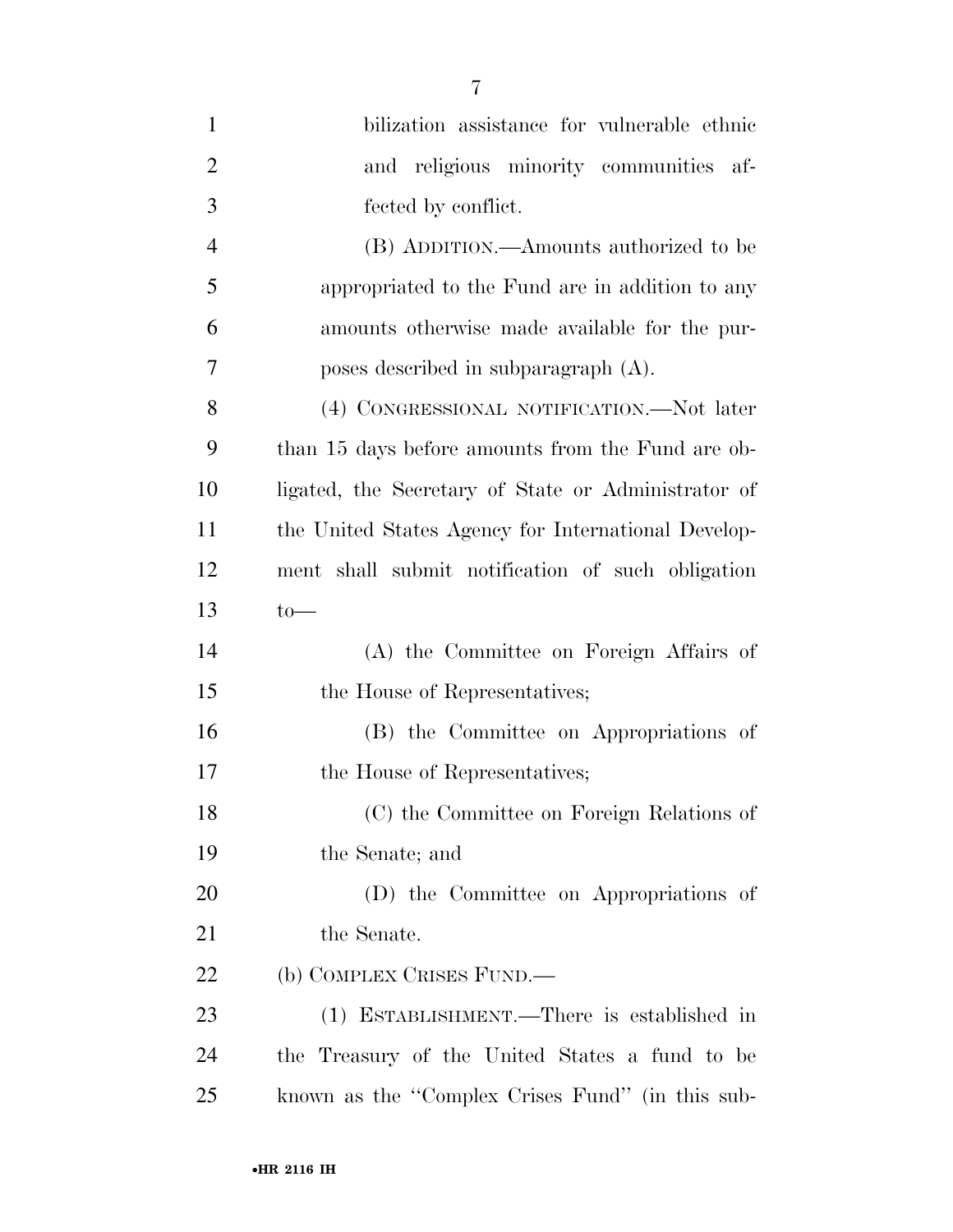section referred to as the ''Fund''), to be adminis-tered by USAID.

 (2) AUTHORIZATION OF APPROPRIATIONS.— There is authorized to be appropriated to the Fund 5 \$30,000,000 for each of the five fiscal years begin- ning with the first fiscal year that begins after the date of the enactment of this Act. Amounts author- ized to be appropriated pursuant to this paragraph are authorized to remain available until expended.

10 (3) PURPOSES OF THE FUND.—

 (A) IN GENERAL.—Notwithstanding any other provision of law, except section 620M of 13 the Foreign Assistance Act of 1961 (22 U.S.C. 2378d), amounts in the Fund may be used to carry out the provisions of the Foreign Assist- ance Act of 1961 (22 U.S.C. 2151 et seq.) to support programs and activities to prevent or respond to emerging or unforeseen foreign chal- lenges and complex crises overseas, including through the Global Fragility Initiative estab-21 lished pursuant to section 6.

 (B) ADDITION.—Amounts authorized to be appropriated to the Fund are in addition to any amounts otherwise made available for the pur-poses described in subparagraph (A).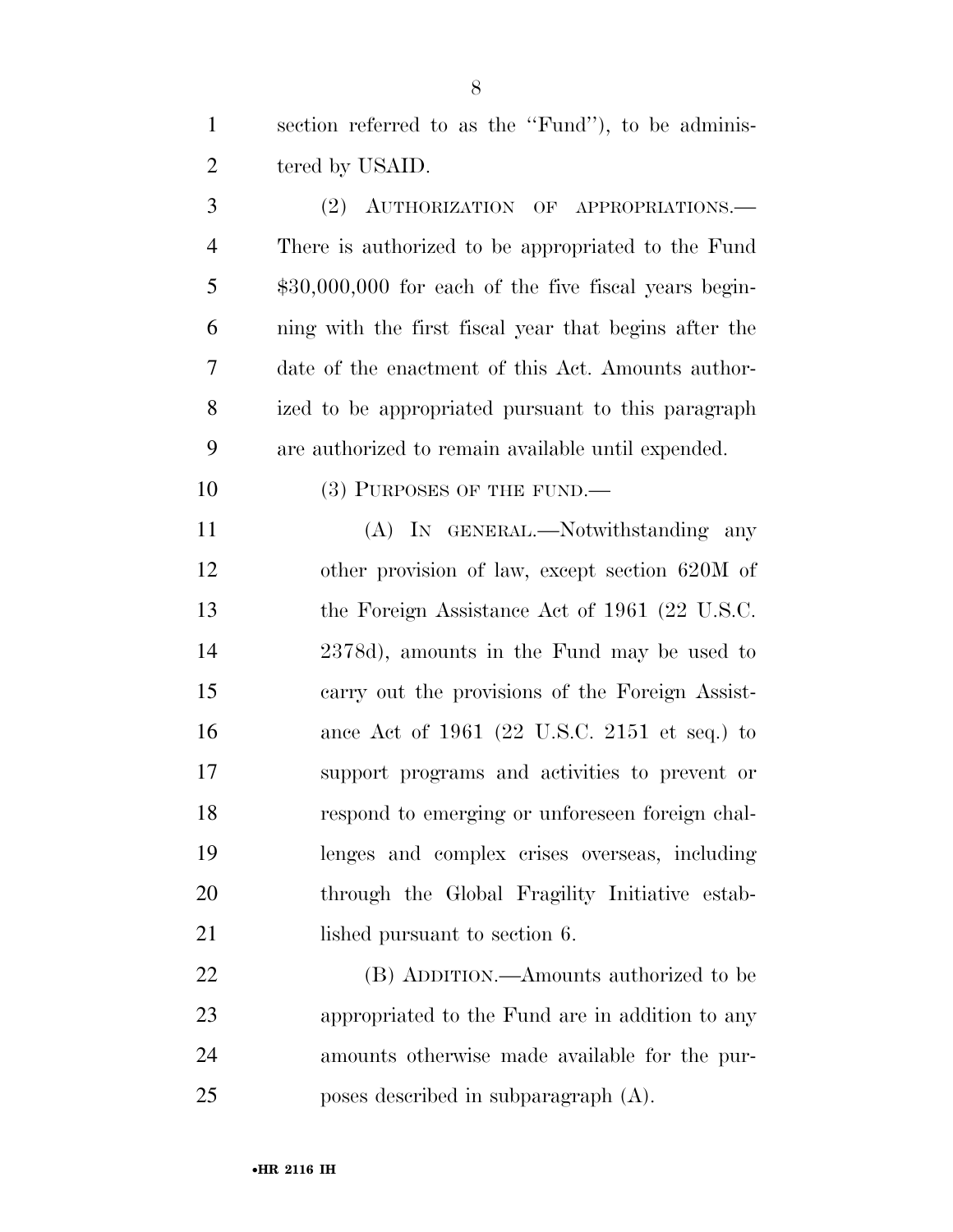(4) LIMITATIONS.—

| $\overline{2}$ | (A) IN GENERAL.—Amounts in the Fund               |
|----------------|---------------------------------------------------|
| 3              | may not be expended for lethal assistance or to   |
| $\overline{4}$ | respond to natural disasters.                     |
| 5              | (B) ADMINISTRATIVE EXPENSES.—Not                  |
| 6              | more than five percent of amounts in the Fund     |
| 7              | may be used for administrative expenses.          |
| 8              | (5) CONGRESSIONAL NOTIFICATION.-Not later         |
| 9              | than five days before amounts from the Fund are   |
| 10             | obligated, the Administrator of the United States |
| 11             | Agency for International Development shall submit |
| 12             | notification of such obligation to-               |
| 13             | (A) the Committee on Foreign Relations of         |
| 14             | the Senate;                                       |
| 15             | (B) the Committee on Appropriations of            |
| 16             | the Senate;                                       |
| 17             | (C) the Committee on Foreign Affairs of           |
| 18             | the House of Representatives; and                 |
| 19             | (D) the Committee on Appropriations of            |
| <b>20</b>      | the House of Representatives.                     |
| 21             | (6) WAIVER.—Notification in accordance with       |
| <u>22</u>      | paragraph $(5)$ may be waived if—                 |
| 23             | (A) notification by the deadline specified in     |
| 24             | such paragraph would pose a substantial risk to   |
| 25             | human health or welfare; and                      |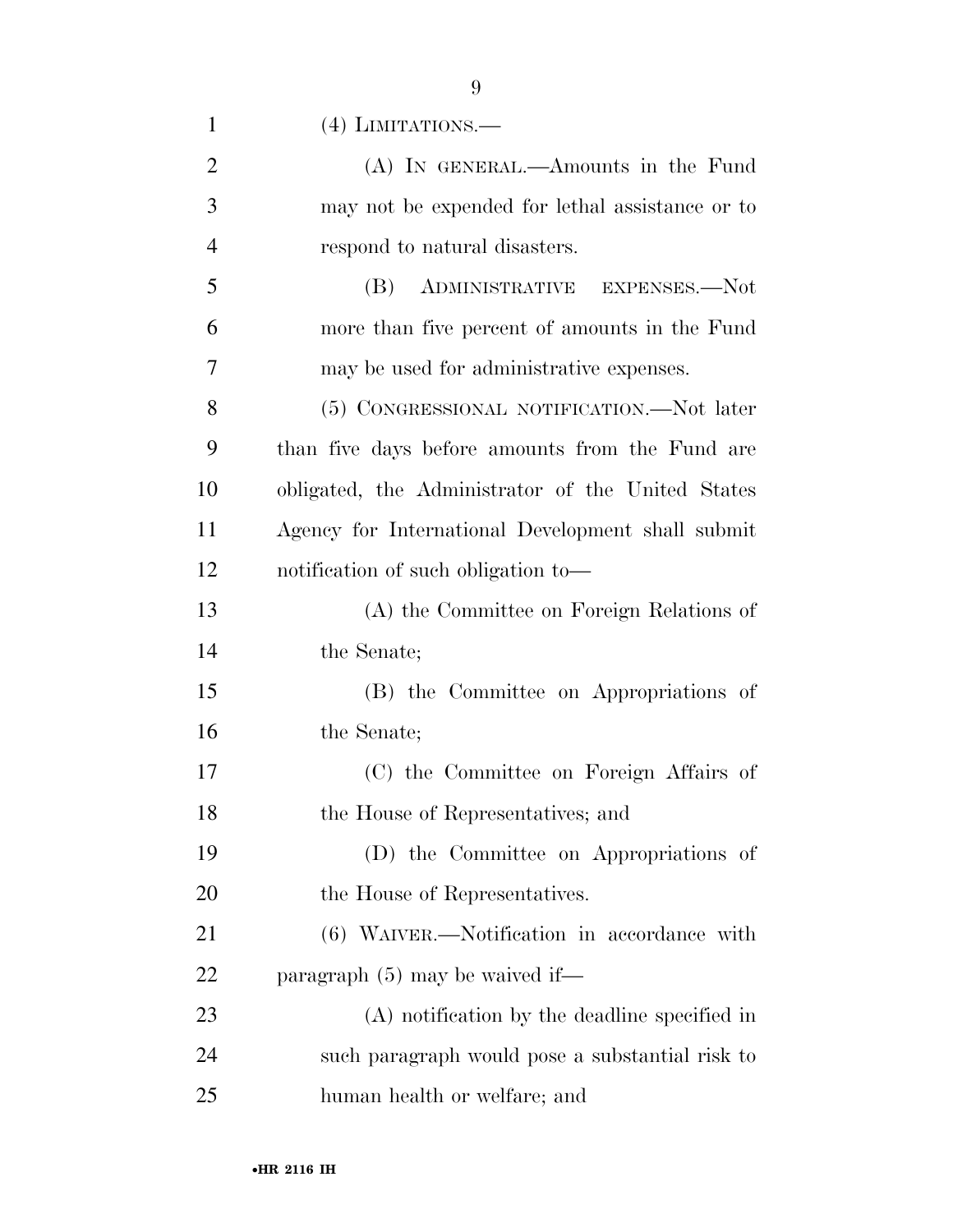| $\mathbf{1}$   | (B) the congressional committees specified                  |
|----------------|-------------------------------------------------------------|
| $\overline{2}$ | in such paragraph—                                          |
| 3              | (i) are notified not later than three                       |
| $\overline{4}$ | days after an obligation of amounts from                    |
| 5              | the Fund; and                                               |
| 6              | (ii) are provided with an explanation                       |
| 7              | of the emergency circumstances that neces-                  |
| 8              | sitated such waiver.                                        |
| 9              | (c) OTHER FUNDING AND COST MATCHING.—The                    |
| 10             | Global Fragility Initiative established pursuant to section |
| 11             | $6-$                                                        |
| 12             | (1) may be supported by funds other than                    |
| 13             | funds authorized to be appropriated pursuant to this        |
| 14             | section; and                                                |
| 15             | (2) shall seek to leverage funds from sources               |
| 16             | other than the United States Government in order            |
| 17             | to promote coordination and cost-matching to the            |
| 18             | maximum extent practicable.                                 |
| 19             | SEC. 5. SENSE OF CONGRESS REGARDING ASSISTANCE FOR          |
| 20             | THE GLOBAL FRAGILITY INITIATIVE.                            |
| 21             | It is the sense of Congress that the President, the         |
| 22             | Secretary of State, the Administrator of USAID, the Sec-    |
| 23             | retary of Defense, and the heads of other relevant Federal  |
| 24             | departments and agencies should work with the appro-        |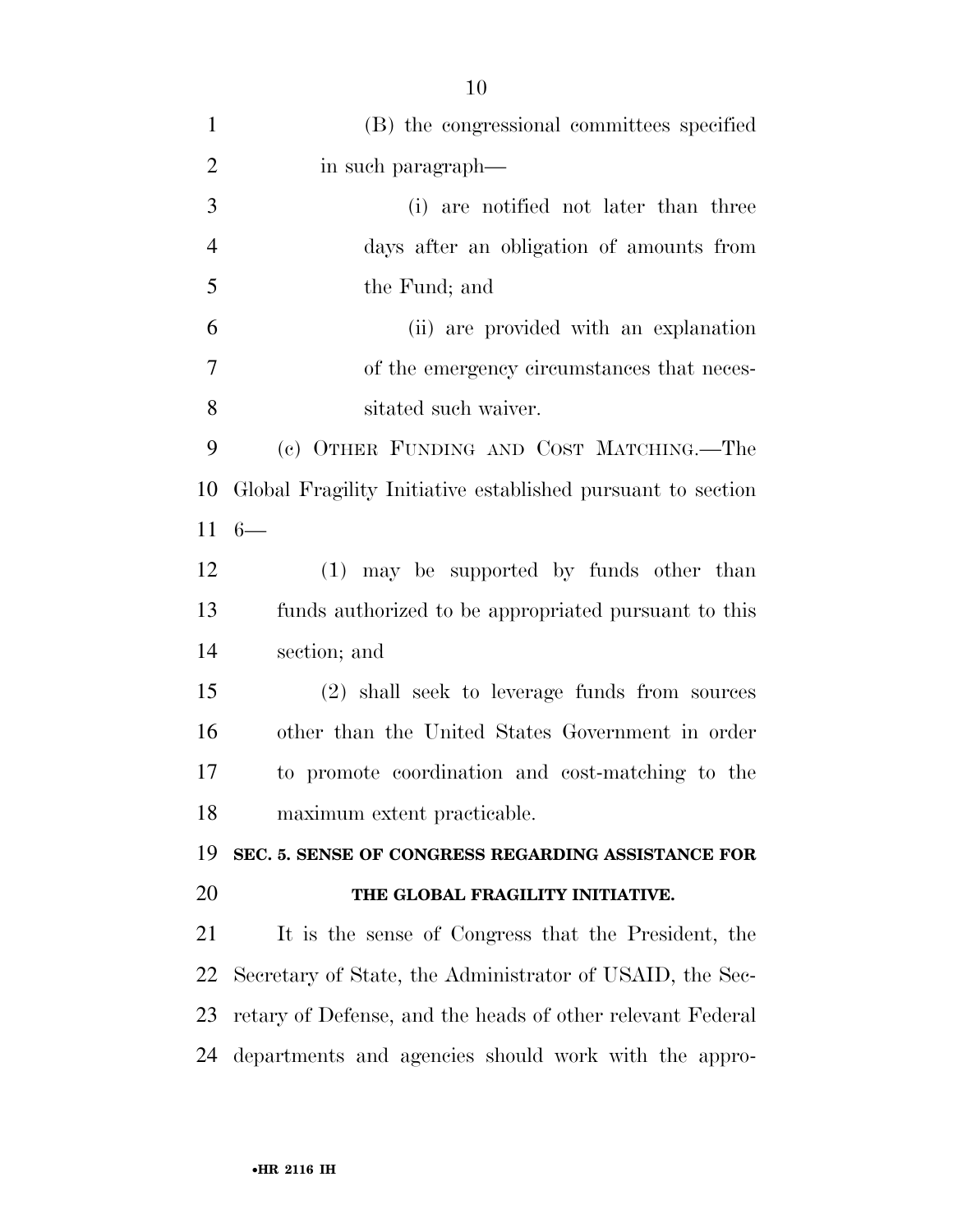priate congressional committees to provide sufficient types and levels of funding to—

 (1) allow for more adaptive and responsive pol- icy and program planning, implementation, and scal- ing under the Global Fragility Initiative established pursuant to section 6, including through more flexi- ble funding mechanisms and exemptions from spe- cific and minimum funding levels when such exemp- tions would make such programs better able to re- spond to local needs, the results of monitoring and evaluation, or changed circumstances in relevant countries;

 (2) better integrate the initiative and other con- flict and violence reduction objectives and activities into other policy and program areas, where appro-priate; and

 (3) support transparent and accountable multi- lateral funds, initiatives, and strategies to enhance and better coordinate both private and public efforts to stabilize conflict-affected areas and prevent vio-lence and fragility globally.

#### **SEC. 6. GLOBAL FRAGILITY INITIATIVE.**

23 (a) IN GENERAL.—

 (1) ESTABLISHMENT.—The Secretary of State, in coordination with the Administrator of the United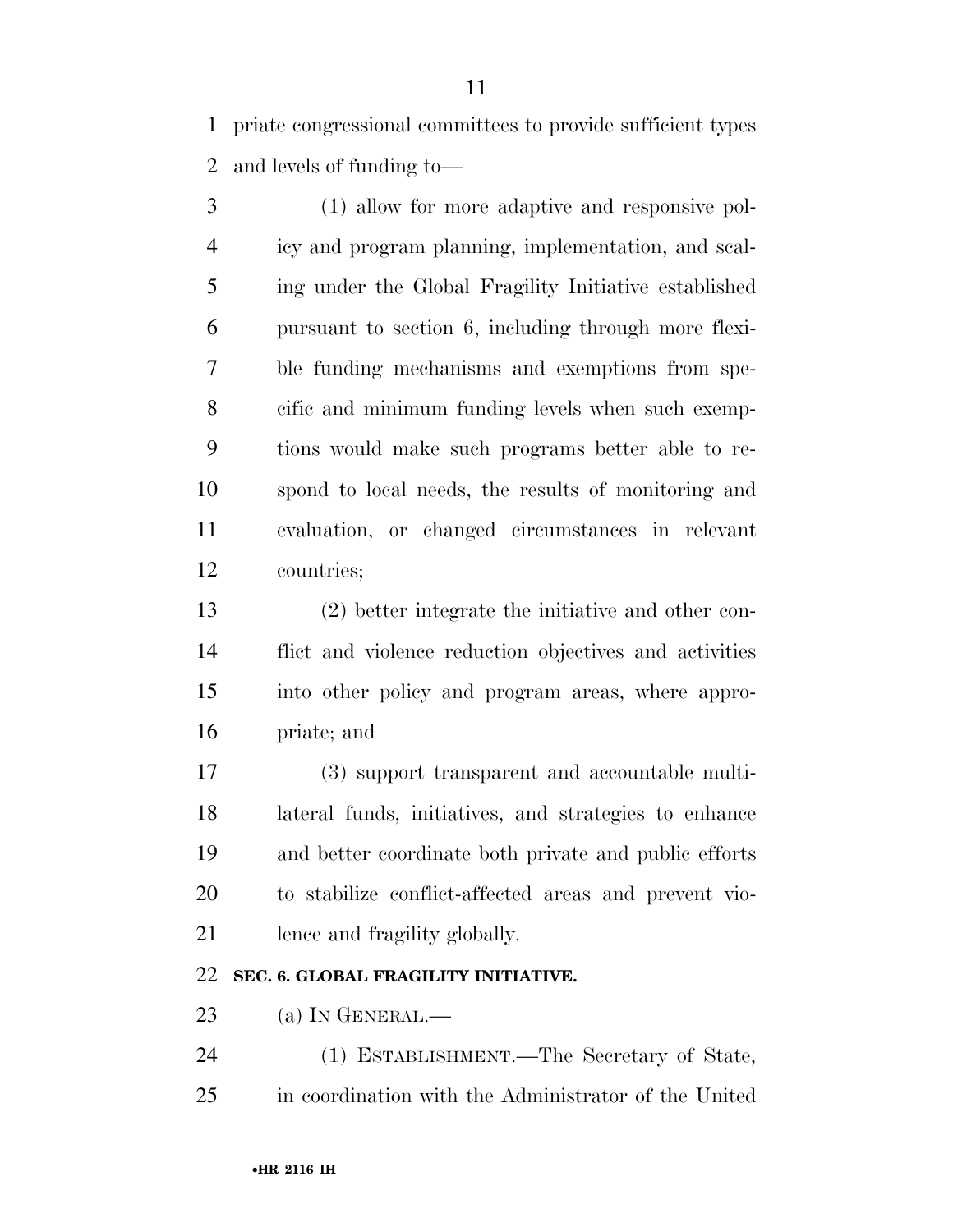States Agency for International Development (USAID), the Secretary of Defense, the Atrocities Prevention Board (or any successor entity), and the heads of other relevant Federal departments and agencies, shall, in accordance with subsection (b), es- tablish an interagency initiative, to be referred to as the ''Global Fragility Initiative'', to stabilize conflict- affected areas and prevent violence and fragility globally.

 (2) STAKEHOLDER CONSULTATION.—The Glob- al Fragility Initiative required under this subsection shall be developed in consultation with representa- tives of local civil society and national and local gov- ernance entities, as well as relevant international de- velopment organizations with experience imple- menting programs in fragile and violence-affected communities, multilateral organizations and donors, and relevant private, academic, and philanthropic entities, as appropriate.

 (b) ESTABLISHMENT PLAN.—Not later than 180 days after the date of the enactment of this Act, the Sec- retary of State, in coordination with the Administrator of USAID, the Secretary of Defense, the Atrocities Preven- tion Board (or any successor entity), and the heads of other relevant Federal departments and agencies, shall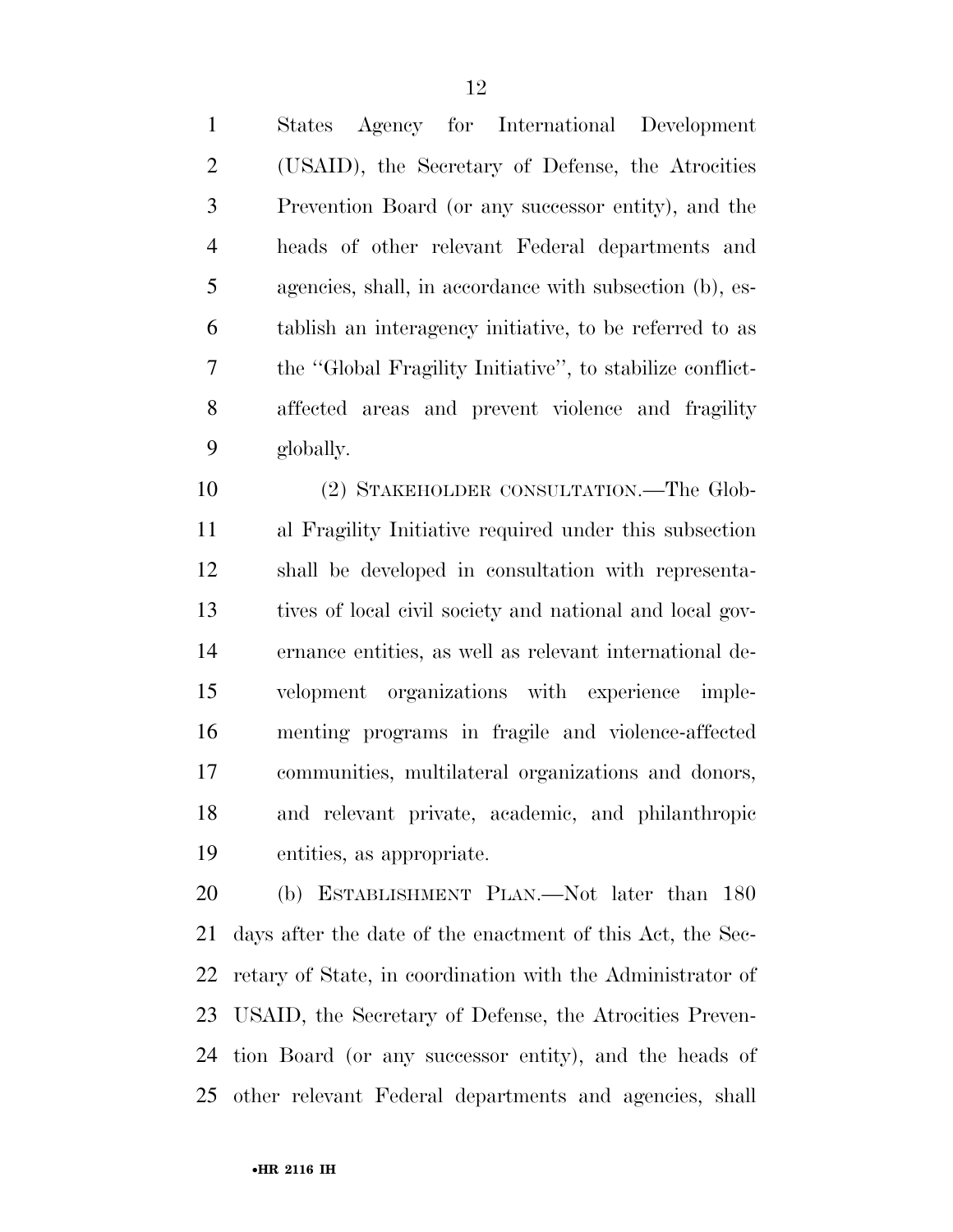| $\mathbf{1}$ | submit to the appropriate congressional committees an      |
|--------------|------------------------------------------------------------|
| 2            | interagency plan regarding the establishment of the Global |
| 3            | Fragility Initiative pursuant to subsection (a) that in-   |
| 4            | cludes the following:                                      |
| 5            | (1) Identification of the roles and responsibil-           |
| 6            | ities of each participating Federal department or          |
| 7            | agency, while ensuring that—                               |
| 8            | (A) the Department of State is the overall                 |
| 9            | lead department for establishing United States             |
| 10           | foreign policy and advancing diplomatic and po-            |
| 11           | litical efforts;                                           |
| 12           | (B) USAID is the lead implementing agen-                   |
| 13           | cy for development, humanitarian, and related              |
| 14           | non-security program policy;                               |
| 15           | (C) where appropriate, the Department of                   |
| 16           | Defense may support the activities of the De-              |
| 17           | partment of State and USAID by providing                   |
| 18           | requisite security and support to civilian efforts         |
| 19           | with the joint-formulation, coordination, and              |
| 20           | concurrence of the Secretary of State and Ad-              |
| 21           | ministrator of USAID; and                                  |
| 22           | (D) other Federal departments and agen-                    |
| 23           | cies support the activities of the Department of           |
| 24           | State and USAID as appropriate, with the con-              |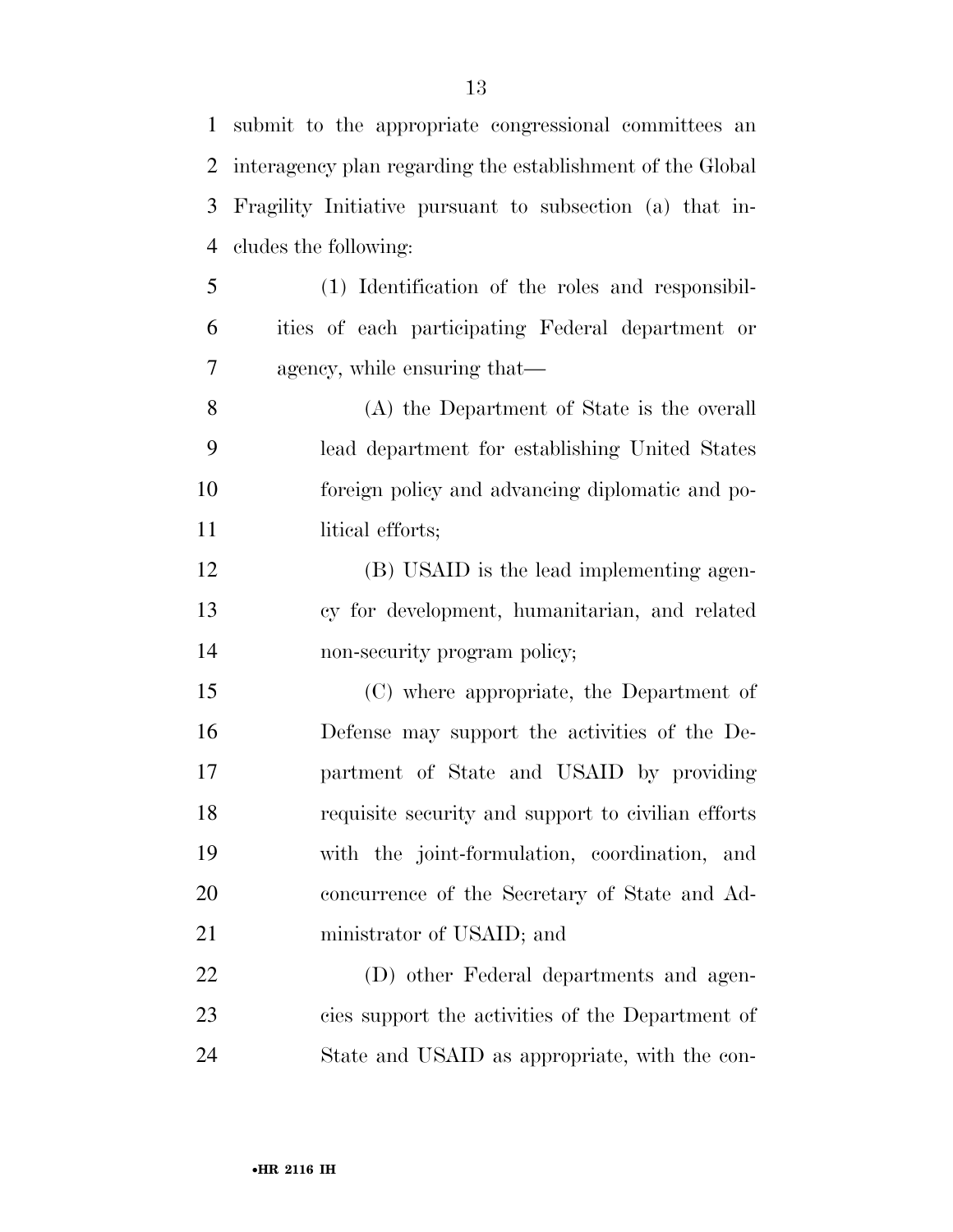| $\mathbf{1}$   | currence of the Secretary of State and Adminis-        |
|----------------|--------------------------------------------------------|
| $\overline{2}$ | trator of USAID.                                       |
| 3              | (2) Identification of which officials of the De-       |
| $\overline{4}$ | partment of State, USAID, and the Department of        |
| 5              | Defense, with a rank not lower than Assistant Sec-     |
| 6              | retary or Assistant Administrator, as the case may     |
| $\overline{7}$ | be, will be responsible for overseeing and leading the |
| 8              | initiative.                                            |
| 9              | (3) Identification of the authorities, staffing,       |
| 10             | and other resource requirements needed to effec-       |
| 11             | tively implement the initiative.                       |
| 12             | (4) Descriptions of the organizational steps the       |
| 13             | Secretary of State, the Administrator, the Secretary   |
| 14             | of Defense, and the head of each other relevant Fed-   |
| 15             | eral department or agency will take to improve plan-   |
| 16             | ning, coordination, implementation, assessment,        |
| 17             | monitoring, evaluation, adaptive management, and       |
| 18             | iterative learning with respect to the programs car-   |
| 19             | ried out under the initiative.                         |
| 20             | (5) Descriptions of the steps the Secretary of         |
| 21             | State, the Administrator, the Secretary of Defense,    |
| 22             | and the head of each other relevant Federal depart-    |
| 23             | ment or agency will take to ensure appropriate host-   |
| 24             | country ownership and to improve coordination and      |
| 25             | collaboration under the initiative with international  |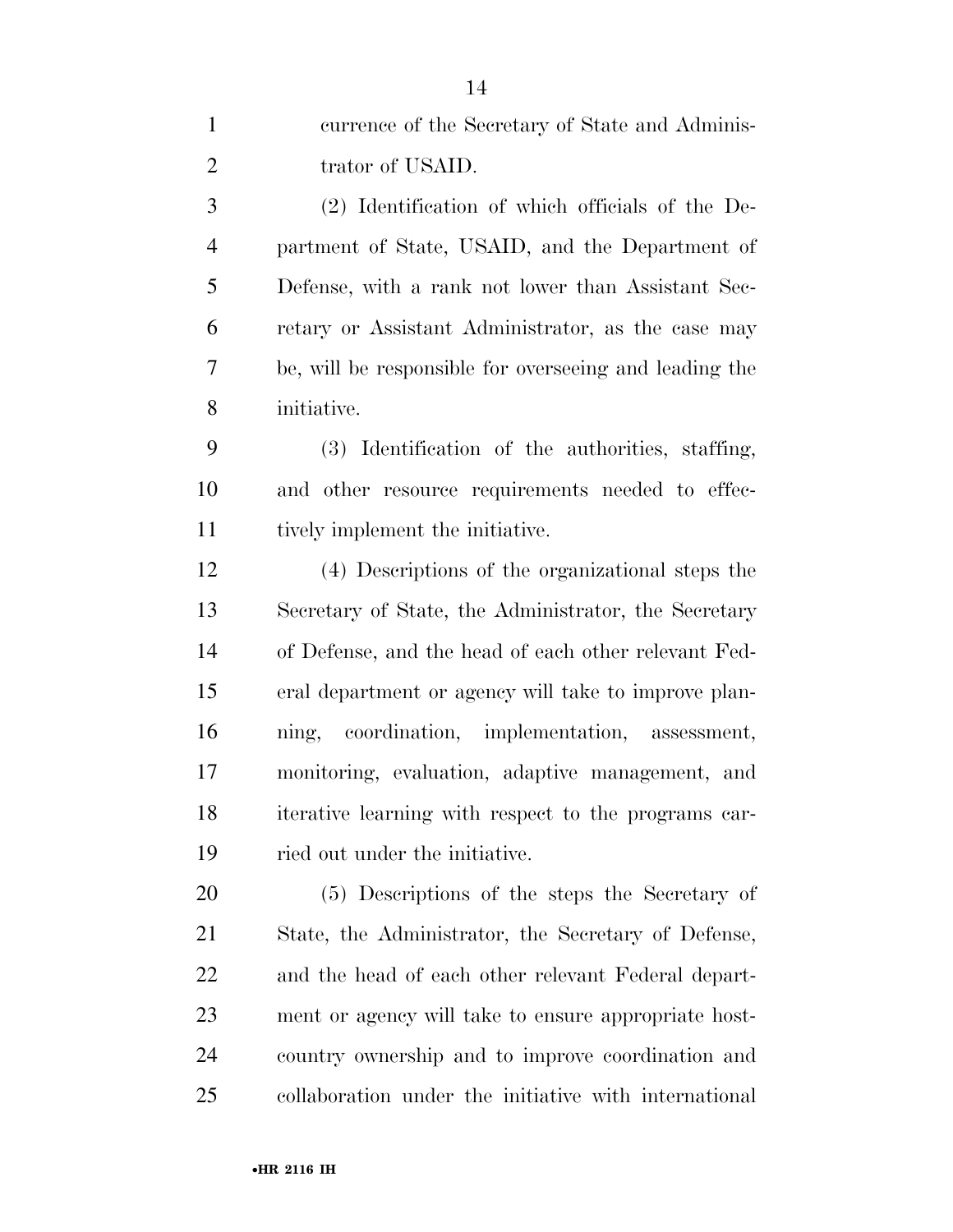| $\mathbf{1}$   | development organizations, international donors,           |
|----------------|------------------------------------------------------------|
| $\overline{2}$ | multilateral organizations, and the private sector.        |
| 3              | (6) Descriptions of potential areas of improved            |
| $\overline{4}$ | public and private sector research and development,        |
| 5              | including with academic, philanthropic, and civil so-      |
| 6              | ciety organizations, on data collection efforts and        |
| 7              | more effective approaches to stabilize conflict-af-        |
| 8              | fected areas and prevent violence and fragility glob-      |
| 9              | ally.                                                      |
| 10             | (7) Descriptions of the processes for regularly            |
| 11             | evaluating and updating the initiative on an iterative     |
| 12             | basis, including regarding priority country and re-        |
| 13             | gional plans described in subsection (d).                  |
| 14             | (8) A list of priority countries and regions se-           |
| 15             | lected pursuant to subsection (c), including descrip-      |
| 16             | tions of the rationale for such selections.                |
| 17             | (c) SELECTION OF PRIORITY COUNTRIES AND RE-                |
|                | 18 GIONS.—The Secretary of State, in coordination with the |
|                | 19 Administrator of USAID and the Secretary of Defense,    |
|                | 20 and in consultation with the appropriate congressional  |
| 21             | committees, shall select certain countries as "priority"   |
| 22             | countries" and certain regions as "priority regions" for   |
| 23             | the Global Fragility Initiative—                           |
| 24             | $(1)$ on the basis of —                                    |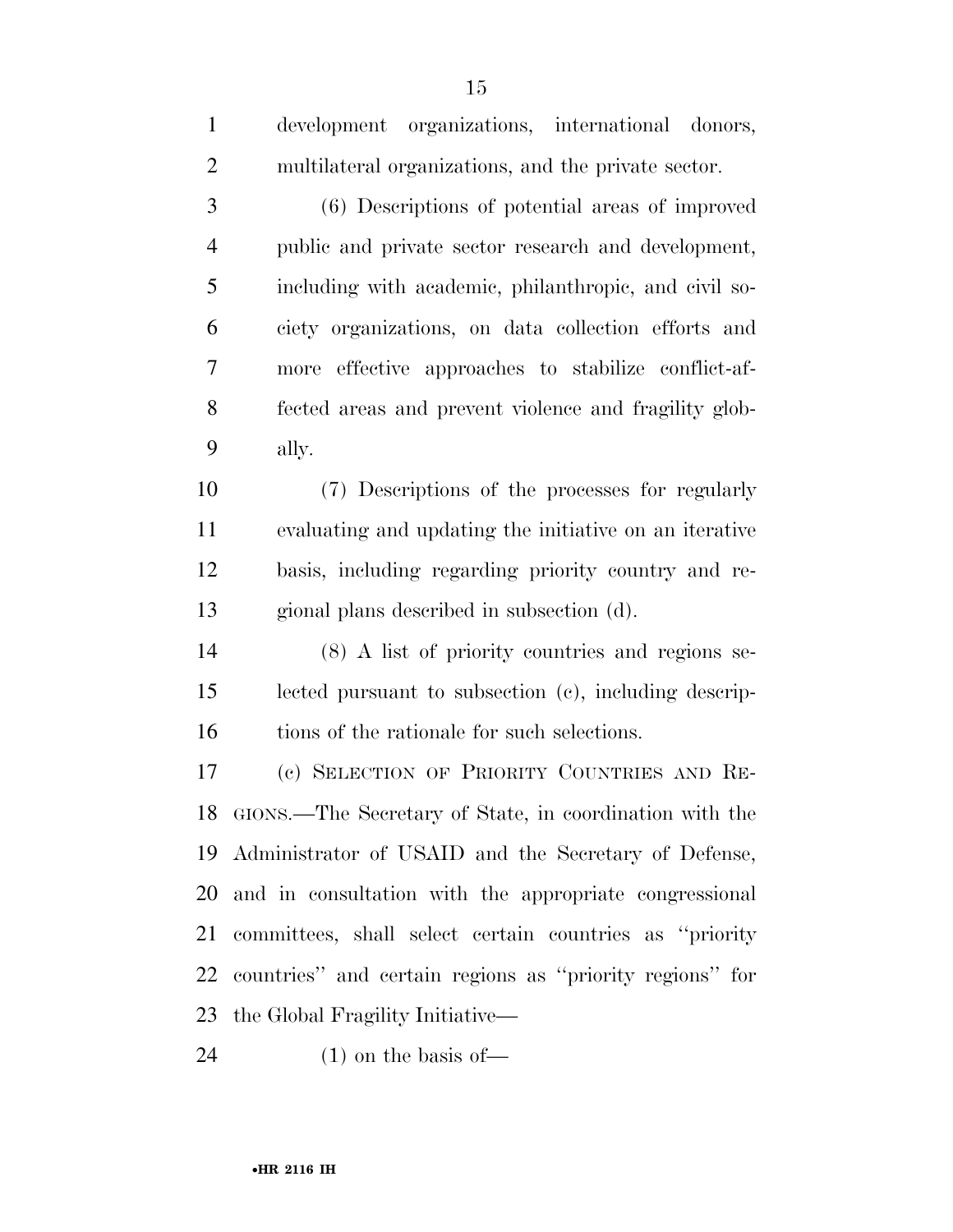| $\mathbf{1}$   | (A) clearly defined indicators of the levels    |
|----------------|-------------------------------------------------|
| $\overline{2}$ | of violence or fragility in such country or re- |
| 3              | gion, such as the country or region's—          |
| $\overline{4}$ | (i) ranking on recognized global fra-           |
| 5              | gility lists, such as the Organization for      |
| 6              | Economic Co-operation and Development           |
| $\overline{7}$ | States of Fragility report, the Fund for        |
| 8              | Peace Fragile States Index, the World           |
| 9              | Bank Harmonized List of Fragile Situa-          |
| 10             | tions, the Institute for Economics and          |
| 11             | Peace Global Peace Index, and Holocaust         |
| 12             | Museum Early Warning Project Risk As-           |
| 13             | sessment;                                       |
| 14             | (ii) ranking on select United States            |
| 15             | Government conflict and atrocity early          |
| 16             | warning watch lists; and                        |
| 17             | (iii) levels of violence, such as violence      |
| 18             | committed by armed groups, violent ex-          |
| 19             | tremist organizations, gender-based vio-        |
| 20             | lence, and violence against children and        |
| 21             | youth; and                                      |
| 22             | $(B)$ an assessment of —                        |
| 23             | (i) the capacity and commitment of              |
| 24             | national and sub-national government enti-      |
| 25             | ties and civil society partners in such coun-   |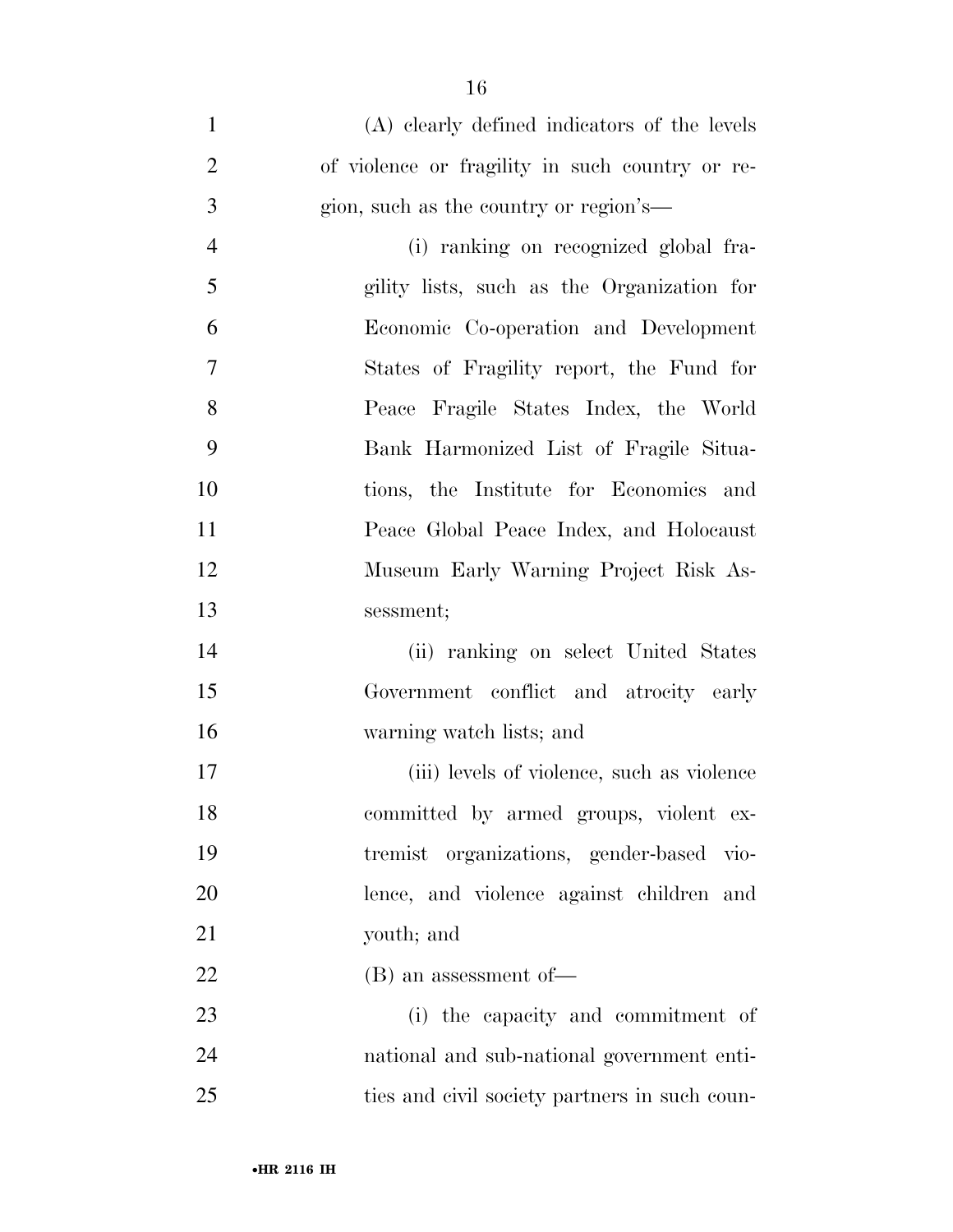| $\mathbf{1}$   | try or region to work with Federal depart-      |
|----------------|-------------------------------------------------|
| $\overline{2}$ | ments and agencies on the initiative, in-       |
| 3              | cluding by demonstrating the willingness        |
| $\overline{4}$ | and making demonstrable efforts to im-          |
| 5              | prove governance, enhance rule of law, and      |
| 6              | protect human rights; and                       |
| 7              | (ii) the likelihood that selection as a         |
| 8              | priority country or priority region would       |
| 9              | allow the initiative to measurably stabilize    |
| 10             | conflict-affected areas or prevent violence     |
| 11             | and fragility in such country or region; and    |
| 12             | $(2)$ in a manner that ensures that—            |
| 13             | $(A)$ not fewer than three countries or re-     |
| 14             | gions are designated as "Stabilization Coun-    |
| 15             | tries" or "Stabilization Regions", as the case  |
| 16             | may be, in which current levels of violence are |
| 17             | among the highest in the world;                 |
| 18             | (B) not fewer than three countries or re-       |
| 19             | gions are designated as "Prevention Countries"  |
| 20             | or "Prevention Regions", as the case may be,    |
| 21             | in which current levels of violence are lower   |
| 22             | than such levels in Stabilization Countries or  |
| 23             | Stabilization Regions but risk factors for vio- |
| 24             | lence or fragility are significant;             |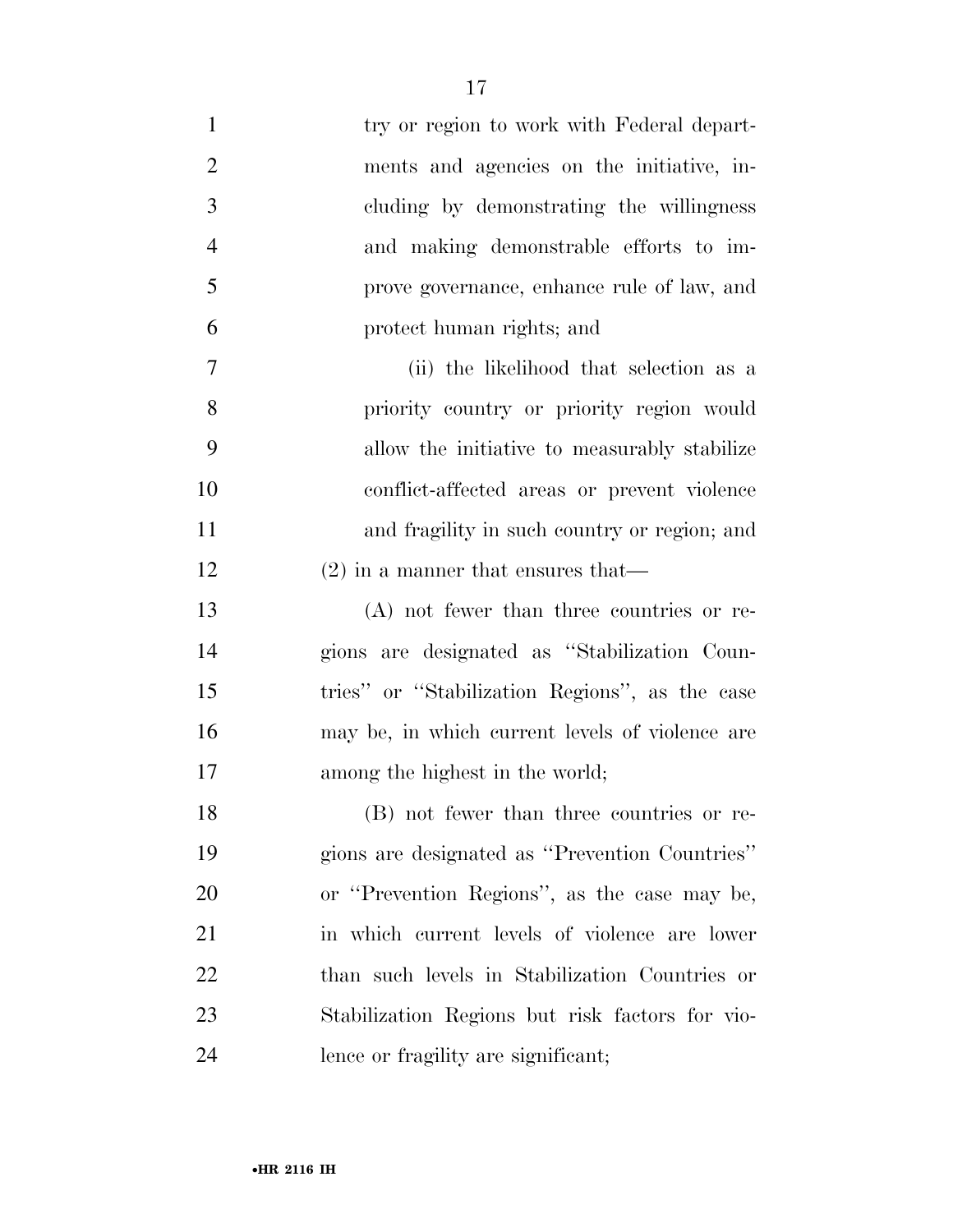(C) countries and regions selected are in the areas of responsibility of at least three geo- graphic bureaus of the Department of State; and

 (D) regions, rather than individual coun- tries, are selected where the threat or spillover of violence, conflict, or fragility threatens mul- tiple countries within a single geographic re-gion.

 (d) COUNTRY AND REGIONAL PLANS.—Not later than one year after the date of the enactment of this Act, the Secretary of State, in coordination with the Adminis- trator of USAID, the Secretary of Defense, the Atrocities Prevention Board (or any successor entity), and the heads of other relevant Federal departments and agencies, shall submit to the appropriate congressional committees ten- year plans to align and integrate under the Global Fra- gility Initiative required under subsection (a) all relevant diplomatic, development, security assistance and coopera- tion, and other relevant activities of the United States Government with respect to each of the countries and re- gions selected pursuant to subsection (c). Each such coun-try and regional plan shall include the following: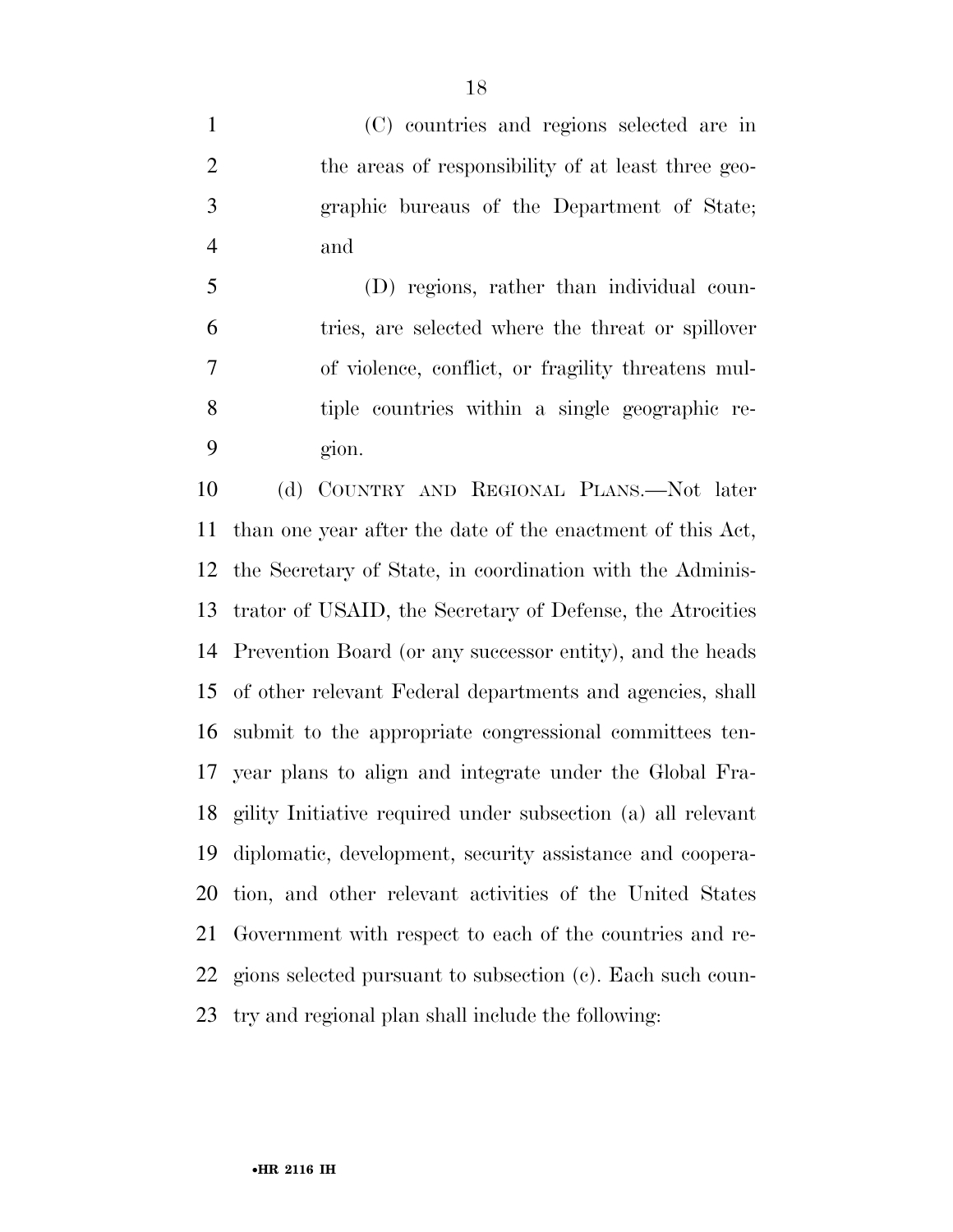(1) Specific multi-year interagency plans for co- ordination and implementation under each such plan.

 (2) An up-to-date baseline analysis for each such country or region, including an analysis of po- litical dynamics, impacts of violence, and conditions that contribute to violence and fragility.

 (3) Prioritized descriptions of the goals and ob- jectives for stabilizing conflict-affected areas and preventing violence and fragility in each such coun-11 try or region.

 (4) Descriptions of how and when the relevant goals, objectives, plans, and benchmarks for each such country or region will be incorporated into rel- evant United States country plans and strategies, in- cluding Department of State Integrated Country Strategies, USAID Country Development Coopera- tion Strategies, and Department of Defense Cam- paign Plans, Operational Plans, and Regional Strat- egies, as well as any equivalent or successor plans or strategies.

 (5) Interagency plans to ensure that appro- priate local actors, including government and civil society entities and organizations led by women, youth, or under-represented communities, have an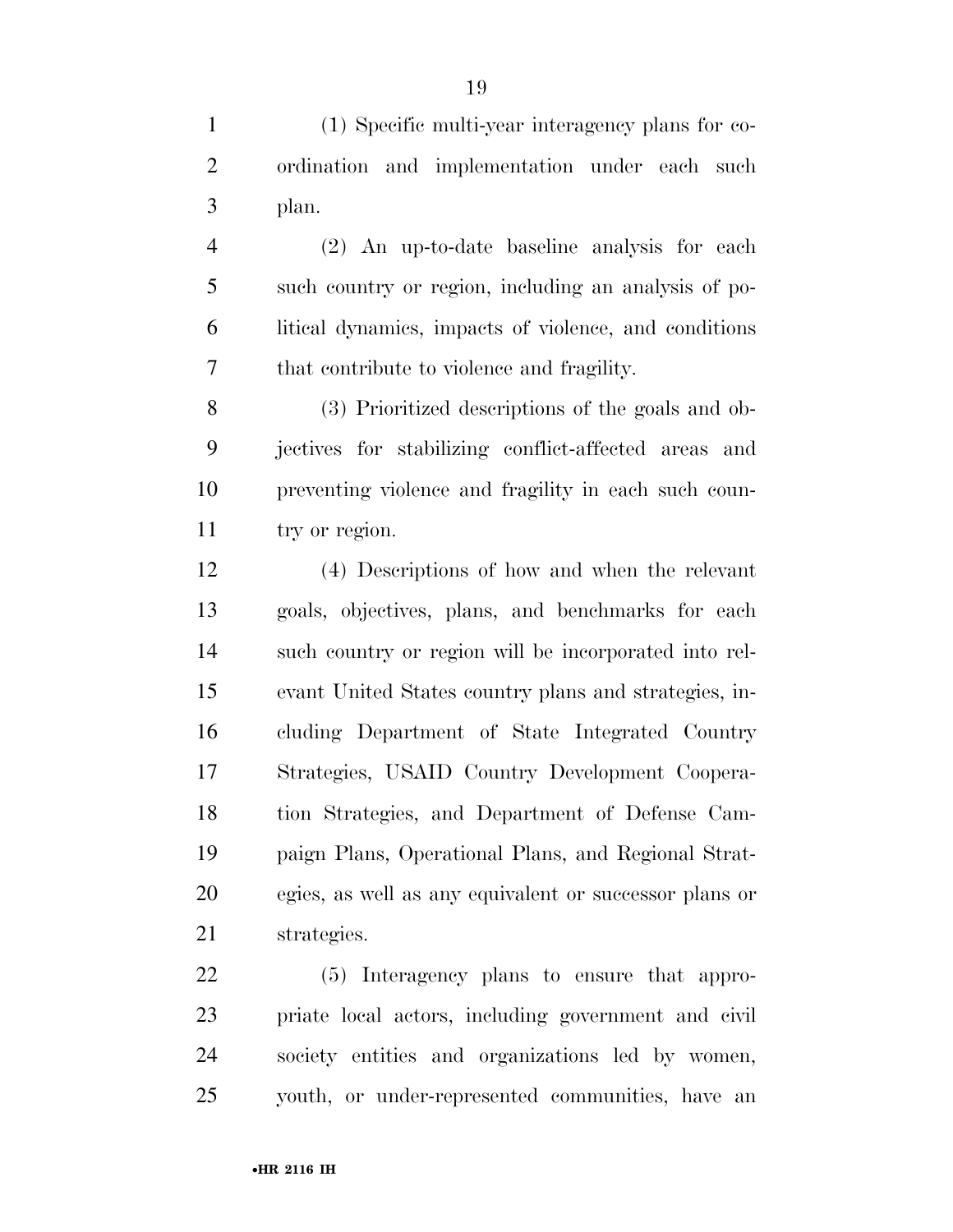appropriate ownership stake in developing, imple- menting, assessing, monitoring, evaluating, and up-dating relevant activities under each such plan.

 (6) Interagency plans to integrate existing and planned security assistance and cooperation pro- grams in each such country or region with the initia- tive and to maximize positive outcomes and mitigate risks associated with such programs, including risks related to corruption, governance, and human rights.

 (7) Assessment, monitoring, and evaluation frameworks for diplomatic, development, and secu- rity activities, which shall be informed by consulta- tions with the stakeholders specified in subsection (a)(2), with clear, date-certain metrics for each such country or region, as well as interagency plans for using such frameworks to adapt such activities on a regular and iterative basis.

 (8) Descriptions of available policy tools and how such tools will be used to stabilize conflict-af- fected areas or prevent violence and fragility in each 21 such country or region.

 (9) A description of how planning and imple- mentation for each such country or region will be co-ordinated to ensure such planning and implementa-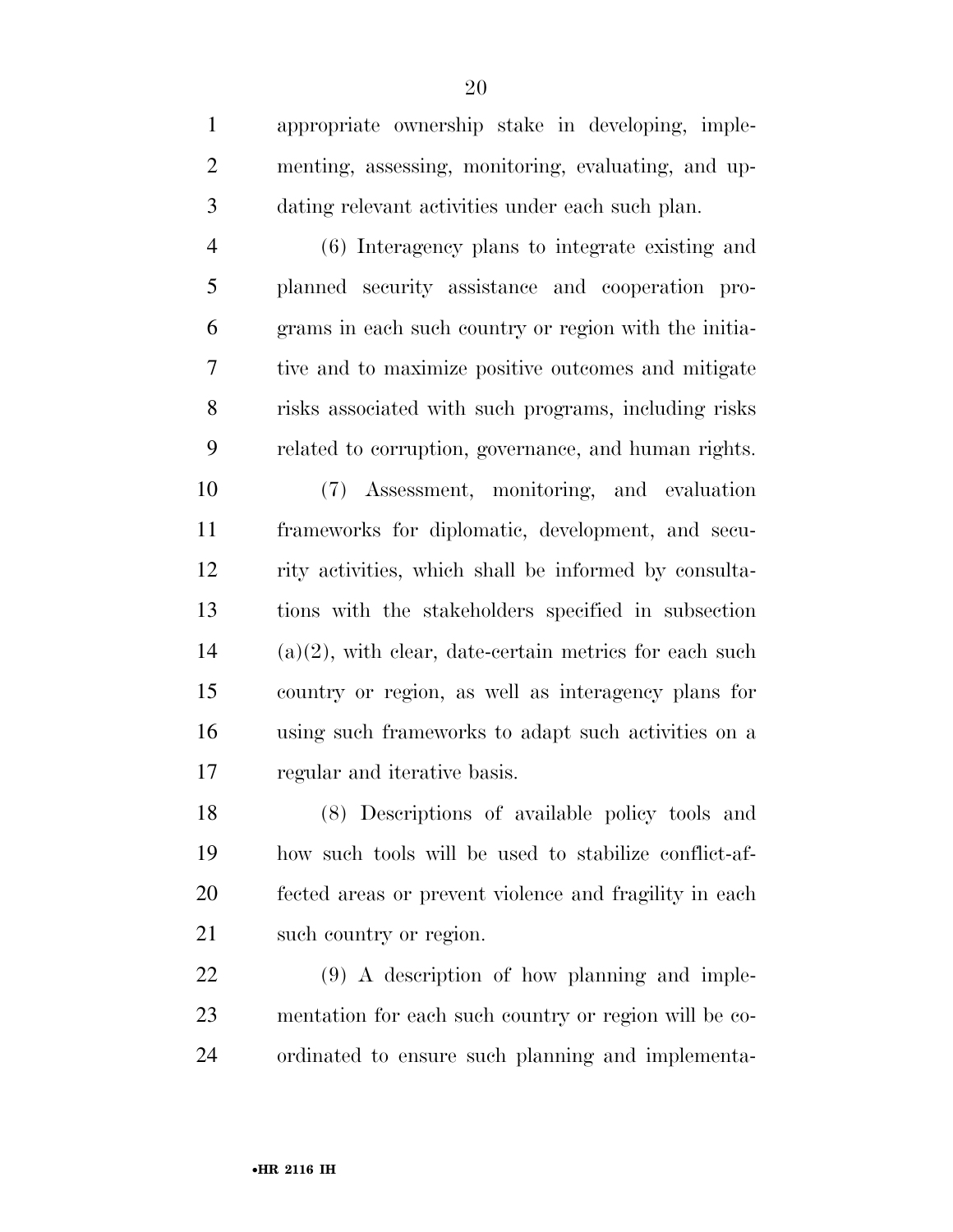| $\mathbf{1}$   | are conducted in partnership between the<br>tion            |
|----------------|-------------------------------------------------------------|
| $\overline{2}$ | United States Government and—                               |
| 3              | (A) governments of such countries;                          |
| $\overline{4}$ | (B) international development organiza-                     |
| 5              | tions;                                                      |
| 6              | (C) relevant international donors;                          |
| 7              | (D) multilateral organizations; and                         |
| 8              | (E) the private sector.                                     |
| 9              | $(10)$ A regional component outlining plans to              |
| 10             | address relevant transnational issues in cases in           |
| 11             | which an individual country is selected and such            |
| 12             | country is affected by or at risk of regional fragility     |
| 13             | or violence.                                                |
| 14             | $(11)$ A component outlining plans to address               |
| 15             | national-level factors at the individual country level      |
| 16             | in cases in which a region is selected and such re-         |
| 17             | gion is affected by or at risk of fragility or violence     |
| 18             | as a result of such national-level factors.                 |
| 19             | (e) IMPLEMENTATION.—The Secretary of State, in              |
| 20             | coordination with the Administrator of USAID, the Sec-      |
| 21             | retary of Defense, and the heads of other relevant Federal  |
| 22             | departments and agencies, and in consultation with the      |
| 23             | Atrocities Prevention Board (or any successor entity), rel- |
| 24             | evant United States ambassadors, USAID mission direc-       |
| 25             | tors, geographic combatant commanders, and other rel-       |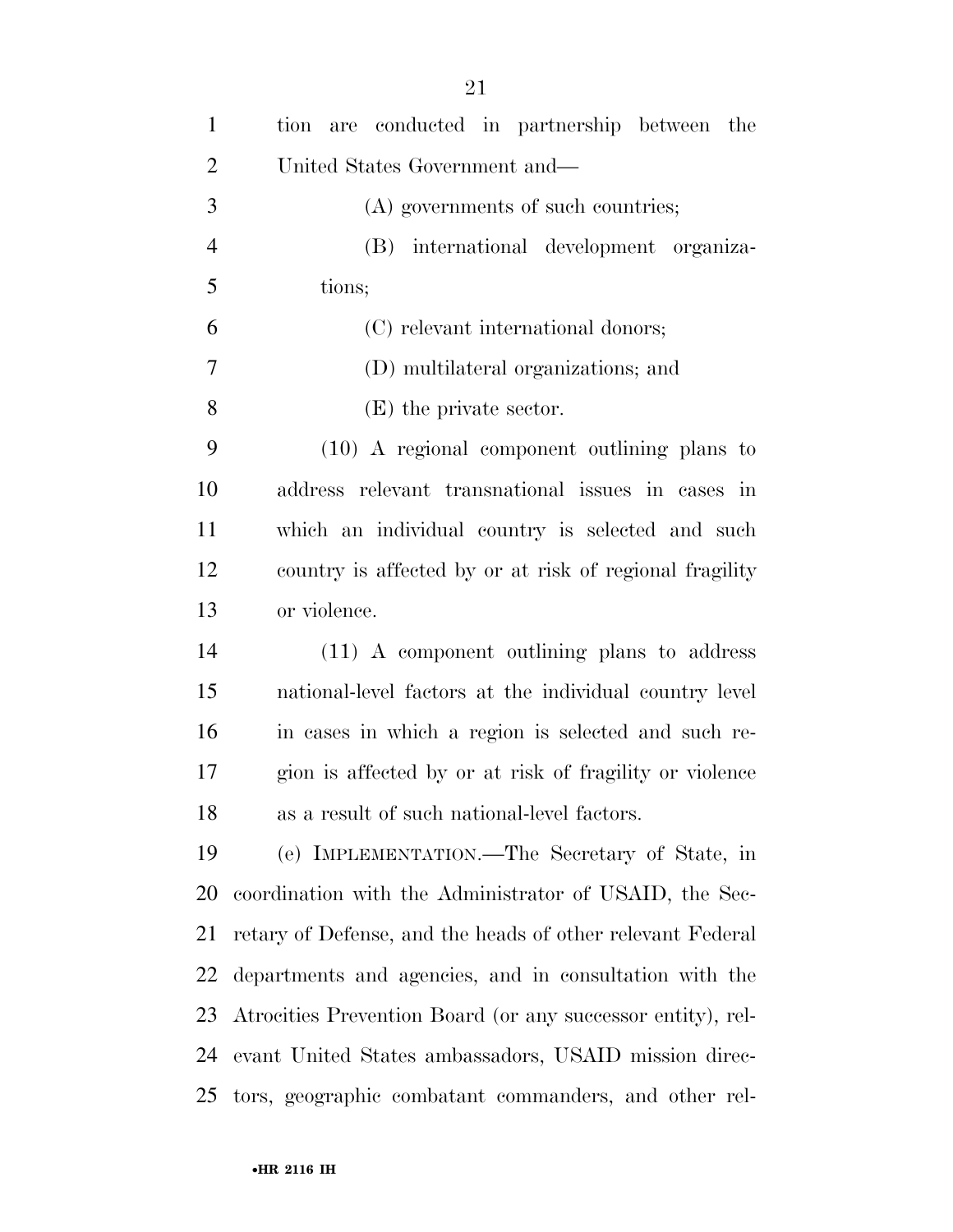evant individuals with responsibility over activities in each priority country or region selected pursuant to subsection (c), shall ensure that—

 (1) the Global Fragility Initiative required under subsection (a), including each of the country and regional plans under subsection (d), is imple- mented, updated, and coordinated on a regular and iterative basis; and

 (2) such initiative is used to guide United States Government policy at a senior level and incor- porated into relevant strategies and plans across the United States Government such that the activities of all Federal departments and agencies are consistent with such initiative.

## **SEC. 7. BIENNIAL REPORTS AND CONGRESSIONAL CON-SULTATION.**

 (a) BIENNIAL REPORTS.—Not later than two years after the date of the enactment of this Act and every two years thereafter until the date that is ten years after such date of enactment, the Secretary of State, in coordination with the Administrator of USAID, the Secretary of De- fense, the Atrocities Prevention Board (or any successor entity), and the heads of other relevant Federal depart- ments and agencies, shall submit to the appropriate con-gressional committees an unclassified report, which may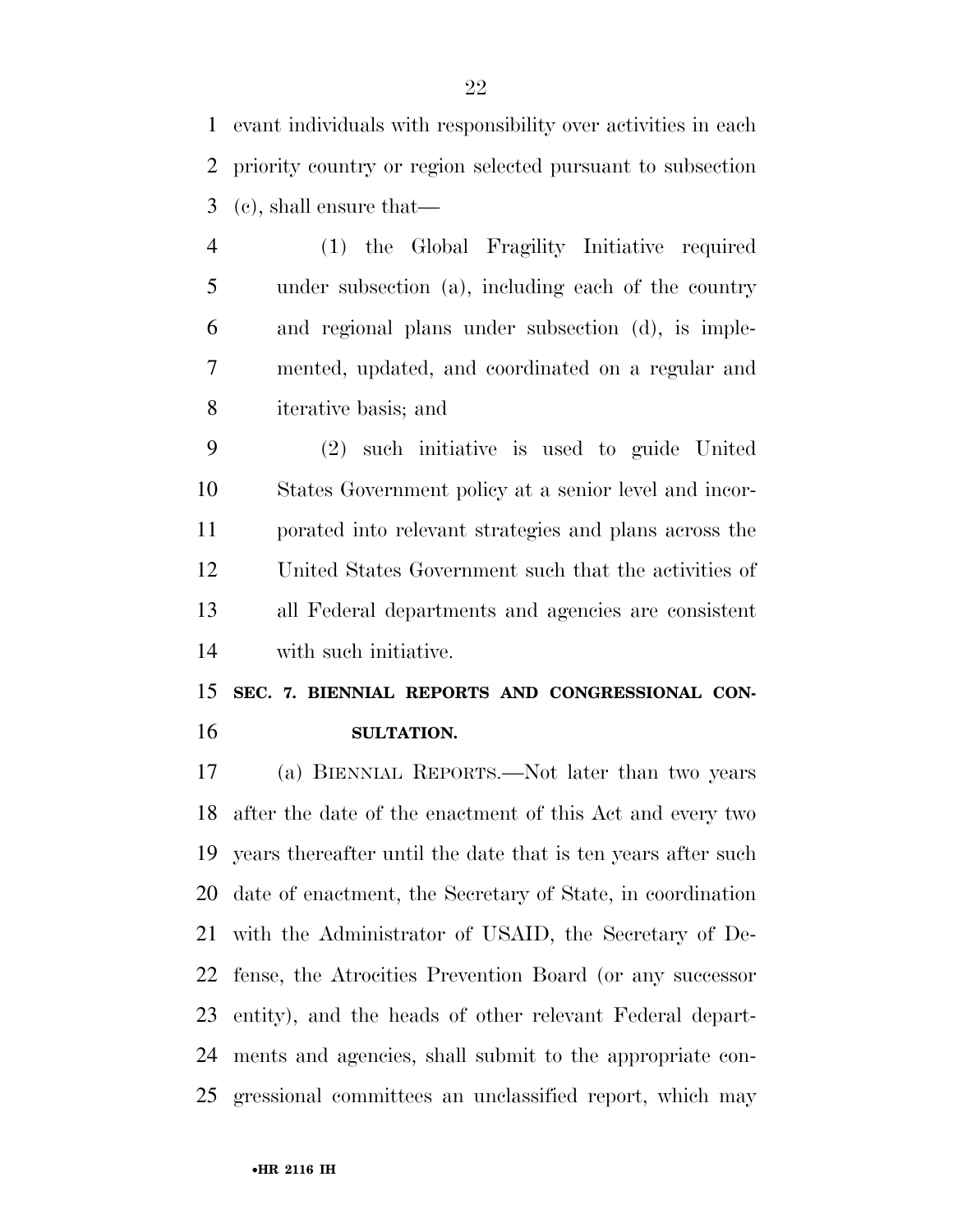include a classified annex, on progress made and lessons learned with respect to the Global Fragility Initiative es- tablished pursuant to section 6, including each country and regional plan required as part of such initiative, in-cluding the following:

 (1) Descriptions of steps taken to incorporate the initiative and such country and regional plans into relevant strategies and plans that affect such countries and regions.

 (2) Accountings of all funding received and ob-11 ligated to implement each such country and regional plan during the previous two years, as well as fund- ing requested, planned, and projected for the fol-lowing two years.

 (3) Descriptions of progress made towards the goals and objectives established for each such coun- try and region, including progress made towards achieving specific targets, metrics, and indicators.

 (4) Descriptions of updates made during the previous two years to the goals, objectives, plans of action, and other elements described in each such country and regional plan, as well as any changes made to programs based on the results of assess-ment, monitoring, and evaluation.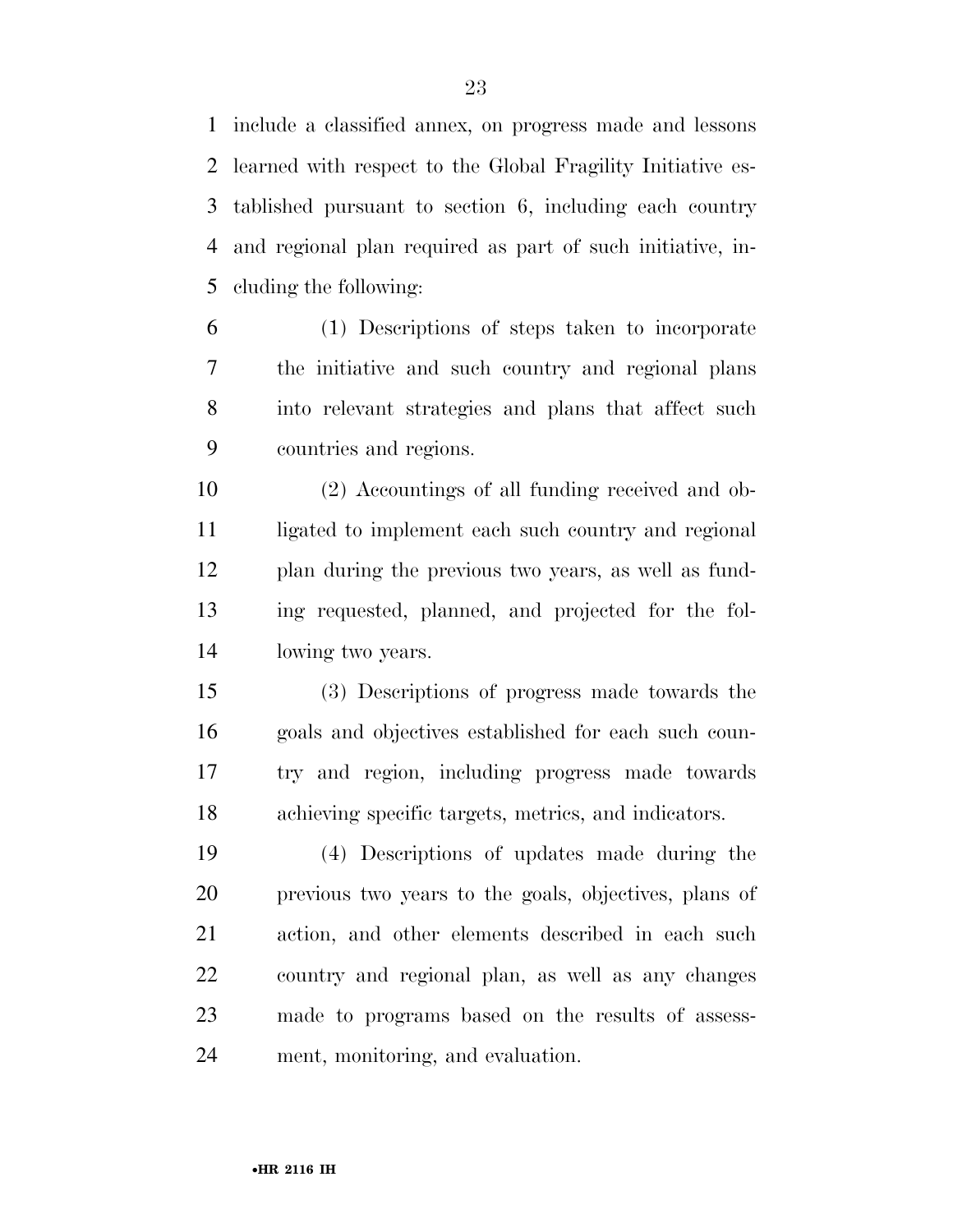(b) CONGRESSIONAL CONSULTATION.—The Sec- retary of State, the Administrator of USAID, and the Sec- retary of Defense shall provide to any appropriate congres- sional committee upon the request of any such committee regular briefings on the implementation of this Act.

#### **SEC. 8. GAO REVIEW.**

 (a) IN GENERAL.—Not later than two years after the date of the enactment of this Act and every two years thereafter until the date that is ten years after such date of enactment, the Comptroller General of the United States shall consult with the Chairman and Ranking Mem- ber of the Committee on Foreign Relations of the Senate and the Committee on Foreign Affairs of the House of Representatives regarding opportunities for independent review of the activities under the Global Fragility Initia- tive established pursuant to section 6, including opportuni-ties to—

 (1) assess the extent to which United States Government activities in each country and region se- lected as part of the initiative are being implemented in accordance with the initiative and the relevant country or regional plan under the initiative;

 (2) assess the processes and procedures for co-ordinating among and within each relevant Federal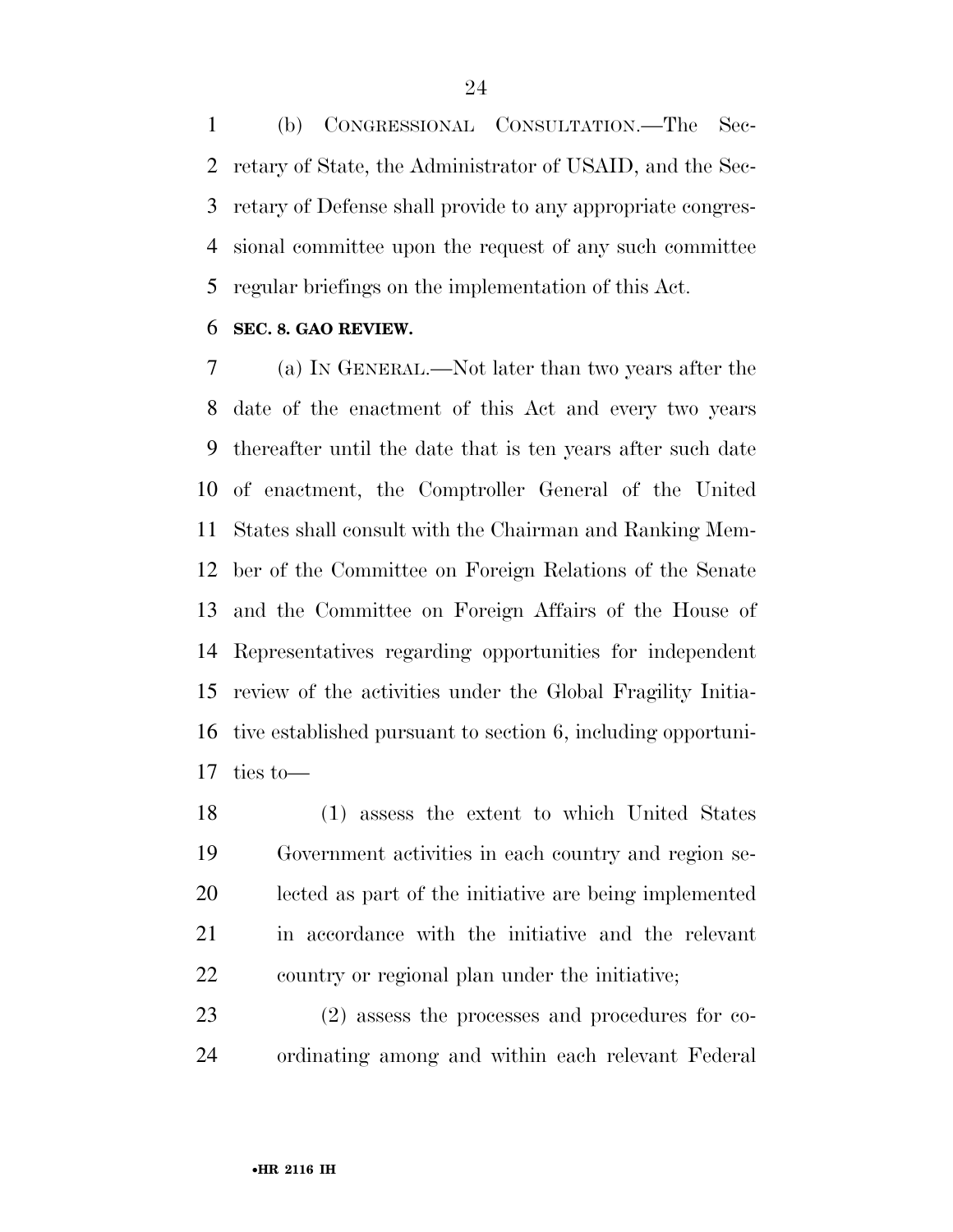| $\mathbf{1}$   | department or agency when implementing the initia-         |
|----------------|------------------------------------------------------------|
| $\overline{2}$ | tive and each such country and regional plan;              |
| 3              | (3) assess the monitoring and evaluation efforts           |
| $\overline{4}$ | under the initiative and each such country and re-         |
| 5              | gional plan, including assessments of the progress         |
| 6              | made and lessons learned with respect to each such         |
| 7              | plan, as well as any changes made to activities based      |
| 8              | on the results of such monitoring and evaluation;          |
| 9              | (4) recommend changes necessary to better im-              |
| 10             | plement United States Government activities in ac-         |
| 11             | cordance with the initiative, as well as recommenda-       |
| 12             | tions for any changes to the initiative; and               |
| 13             | (5) assess such other matters as the Comp-                 |
| 14             | troller General determines appropriate.                    |
| 15             | (b) AVAILABILITY OF INFORMATION.—The heads of              |
| 16             | all relevant Federal departments and agencies shall ensure |
| 17             | that all relevant data, documents, and other information   |
| 18             | is made available to the Comptroller General of the United |
| 19             | States for purposes of conducting independent reviews      |
| 20             | pursuant to this section.                                  |
| 21             | SEC. 9. DEFINITIONS.                                       |
| 22             | In this Act:                                               |
| 23             | (1) APPROPRIATE CONGRESSIONAL COMMIT-                      |
| 24             | TEES.—The term "appropriate congressional com-             |

mittees'' means—